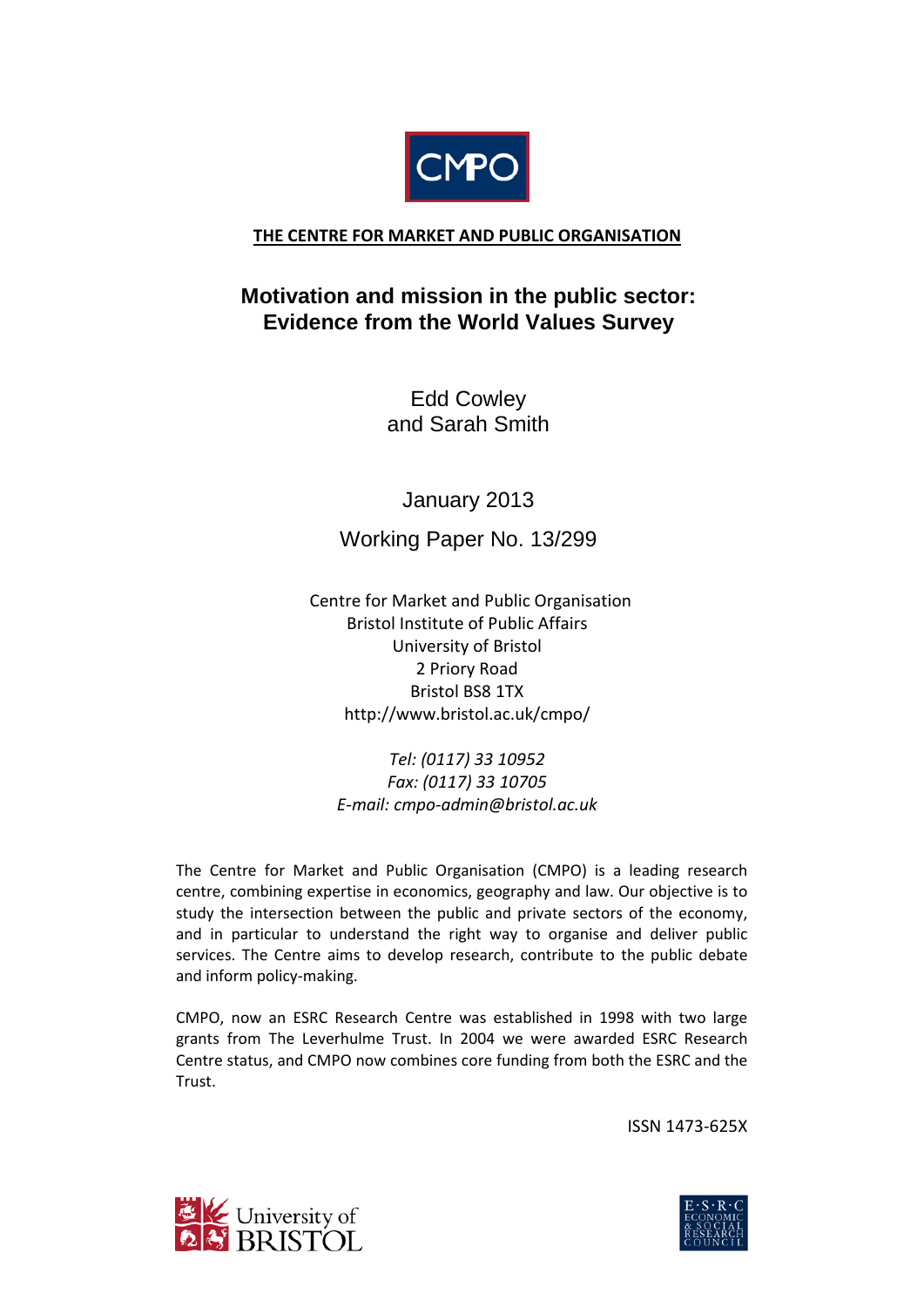# **Motivation and mission in the public sector:**

# **Evidence from the World Values Survey**

Edd Cowley<sup>1</sup> and Sarah Smith<sup>2</sup>

<sup>1</sup> *Centre for Market & Public Organisation, University of Bristol* <sup>2</sup> *Department of Economics and CMPO, University of Bristol*

January 2013

## **Abstract**

It is well-recognised that workers may have intrinsic – as well as extrinsic – motivations. Previous studies have identified that public sector workers typically have a higher level of intrinsic motivation, compared to workers in the private sector. This paper compares (measures of) intrinsic motivation among 30,000+ workers in the two sectors across 51 countries using data from the World Values Survey. We find that public sector workers exhibit higher intrinsic motivation in many countries, but that this is not a universal relationship. One possibility is that public sector mission may influence whether or not motivated workers choose to work in the sector. In support of this, we show that the level of (public) corruption – which plausibly affects mission – can explain some of the variation across countries in the proportion of motivated workers in the sector.

**Keywords:** Intrinsic motivation, public sector, corruption; worker selection

**JEL Classification:** D64, D73, J45

## **Electronic version: www.bristol.ac.uk/cmpo/publications/papers/2013/wp299.pdf**

### **Acknowledgements**

We would like to thank the Economic and Social Research Council for funding this research through the Centre for Market and Public Organisation (CMPO) and Sonia Bhalotra, Simon Burgess and Paul Grout and an anonymous referee for providing helpful comments. All errors are the authors' own.

### **Address for correspondence**

CMPO, Bristol Institute of Public Affairs University of Bristol 2 Priory Road Bristol BS8 1TX Cmpo-admin@bristol.ac.uk www.bristol.ac.uk/cmpo/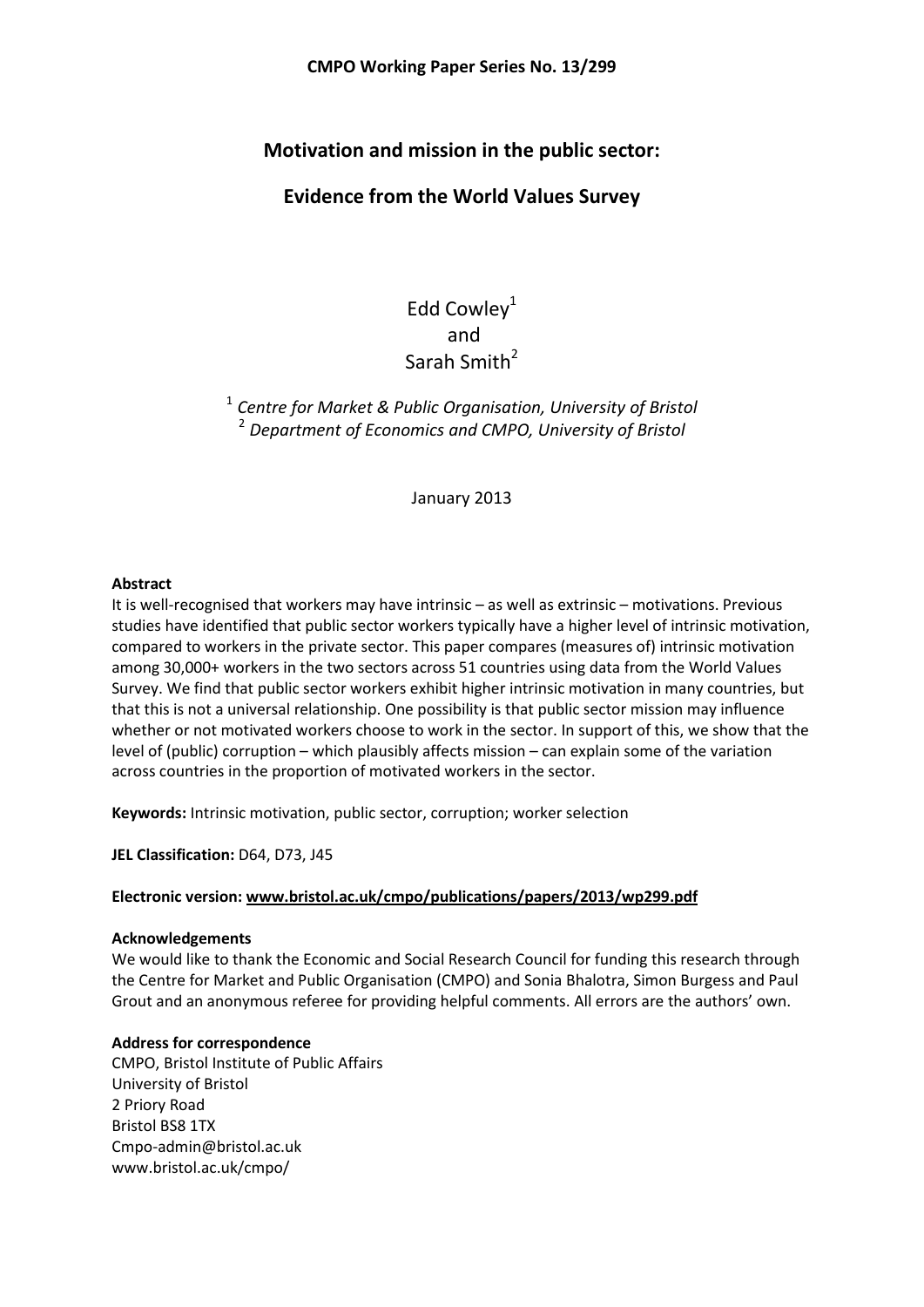### **Motivation and mission in the public sector:**

## **Evidence from the World Values Survey[1](#page-2-0)**

### Edd Cowley

Centre for Market & Public Organisation, University of Bristol, 2 Priory Road, Bristol, BS8 1TX Sarah Smith

Department of Economics and CMPO, University of Bristol, 2 Priory Road, Bristol, BS8 1TX Corresponding author: [sarah.smith@bristol.ac.uk](mailto:sarah.smith@bristol.ac.uk) Phone: 01 44 1173310798

#### **Abstract**

It is well-recognised that workers may have intrinsic – as well as extrinsic – motivations. Previous studies have identified that public sector workers typically have a higher level of intrinsic motivation, compared to workers in the private sector. This paper compares (measures of) intrinsic motivation among 30,000+ workers in the two sectors across 51 countries using data from the World Values Survey. We find that public sector workers exhibit higher intrinsic motivation in many countries, but that this is not a universal relationship. One possibility is that public sector mission may influence whether or not motivated workers choose to work in the sector. In support of this, we show that the level of (public) corruption – which plausibly affects mission – can explain some of the variation across countries in the proportion of motivated workers in the sector.

**Key words**: Intrinsic motivation, public sector, corruption; worker selection

**JEL classification:** D64, D73, J45

.<br>-

<span id="page-2-0"></span><sup>1</sup> We would like to thank the Economic and Social Research Council for funding this research through the Centre for Market and Public Organisation (CMPO) and Sonia Bhalotra, Simon Burgess and Paul Grout and an anonymous referee for providing helpful comments. All errors are the authors' own.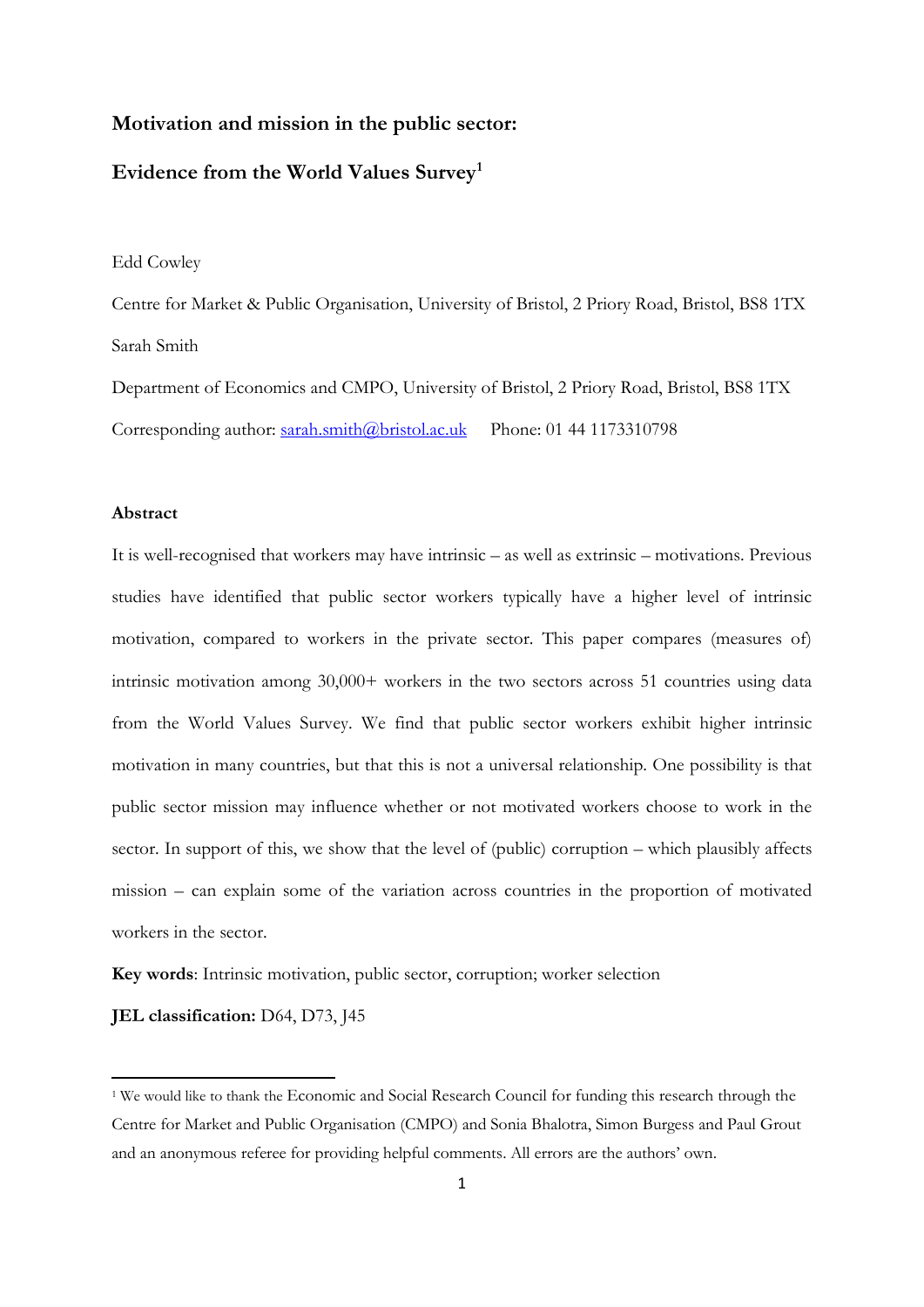## *1. Introduction*

Tabellini (2008) emphasized that political and economic outcomes reflect not just the design of public policies but also the behaviour of public officials. While his main focus was on culture and shared normative values, another potentially important factor affecting their behaviour is public officials' motivation. A number of studies have found that workers in the public sector typically have a higher level of intrinsic motivation than private, for-profit workers. Public sector workers are more likely to self-report a higher level of intrinsic motivation towards their jobs (Houston 2000, Lewis and Frank, 2002, John and Johnson, 2008) and this translates into additonal effort on the job – both self-reported effort (Frank and Lewis, 2004) and an objective measure of "donated labour", captured by unpaid overtime (Gregg et al, 2011). It is plausible that such intrinsic motivation is an important determinant of outcomes in a range of public services, for example health and education, where some aspects of effort may be non-contractible and hence hard to reward directly (see Francois and Vlassopoulos, 2008, for further discussion).

Previous empirical studies looking at intrinsic motivation among public sector workers have tended to focus on individual countries. The main focus of this paper is on variation in levels of intrinsic motivation across counties. We use data from the World Values Survey (WVS) to look at measures of motivation among more than 30,000 workers in the public and private sectors across 51 countries that cover a range of income levels, political regimes and cultures. We show that there are many countries in which public sector workers do indeed show a higher level of intrinsic motivation, but that this is not a universal relationship – there are also many countries where public sector workers are less intrinsically motivated than private sector workers.

The second contribution of this paper is to try to explain at least some of this difference across countries. We focus on the potential importance of the "mission" of the public sector in explaining the variation. Besley and Ghatak (2005), Wright (2007), and Dur and Zoutenbier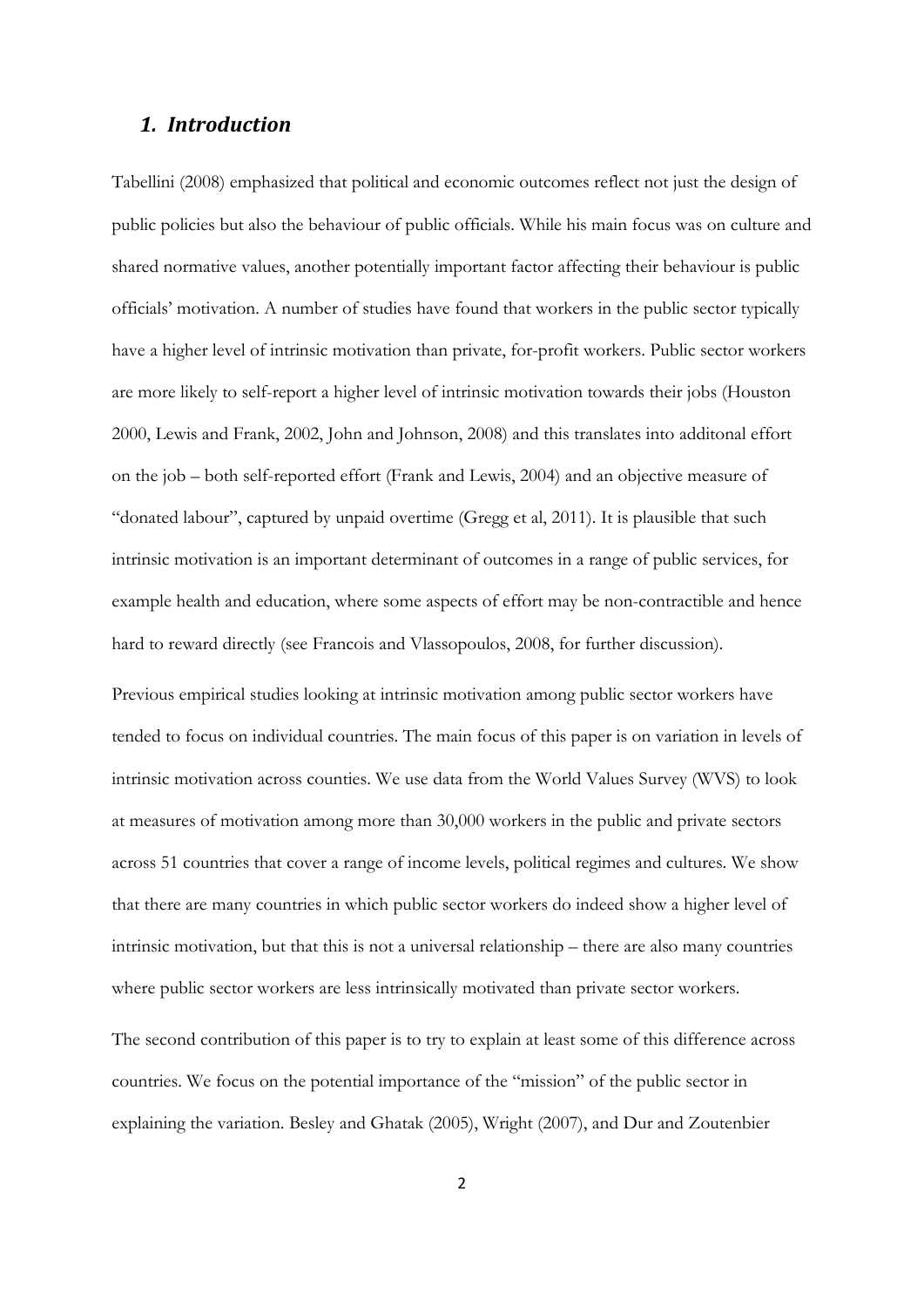(2011) all emphasize the role of the mission of the public sector as an important factor in attracting intrinsically motivated people and in triggering pro-social behaviour. We suggest that the level of corruption in the public sector is likely to affect its mission – a more corrupt public administration is likely to be less attrctive to intrinsically motivated workers. In a cross-country regression framework, we show that corruption, appropriately instrumented, has a negative effect on the (average) proportion of motivated workers in the public sector relative to the private sector. In an individual-level regression framework we also show that intrinsically motivated workers are less likely to work in the public sector when levels of corruption are higher.

An alternative to the mission matching story that would be consistent with the observed negative cross-country relationship between corruption and motivation is adaptation – i.e. that the level of corruption directly affects workers' motivation. We cannot test this explicitly, but we show that the negative effect of corruption on the likelihood of motivated workers being in the public sector is stronger among younger workers. This tends to support mission matching rather than adaptation.

The rest of the paper is organised as follows. The next section provides more discussion of intrinsic motivation among public sector workers and the potential effect of corruption on mission alignment and the selection of motivated workers. Section 3 describes the World Values Survey and the main variables used. Section 4 compares characteristics of public and private sector workers across countries while section 5 looks at the relationship between the level of motivation and corruption. Section 6 concludes.

# *2. Intrinsic motivation among public sector workers*

A sizeable literature in public administration and economics has identified that workers in the public and private sectors are likely to differ in their motivation (see Perry et al, 2010, and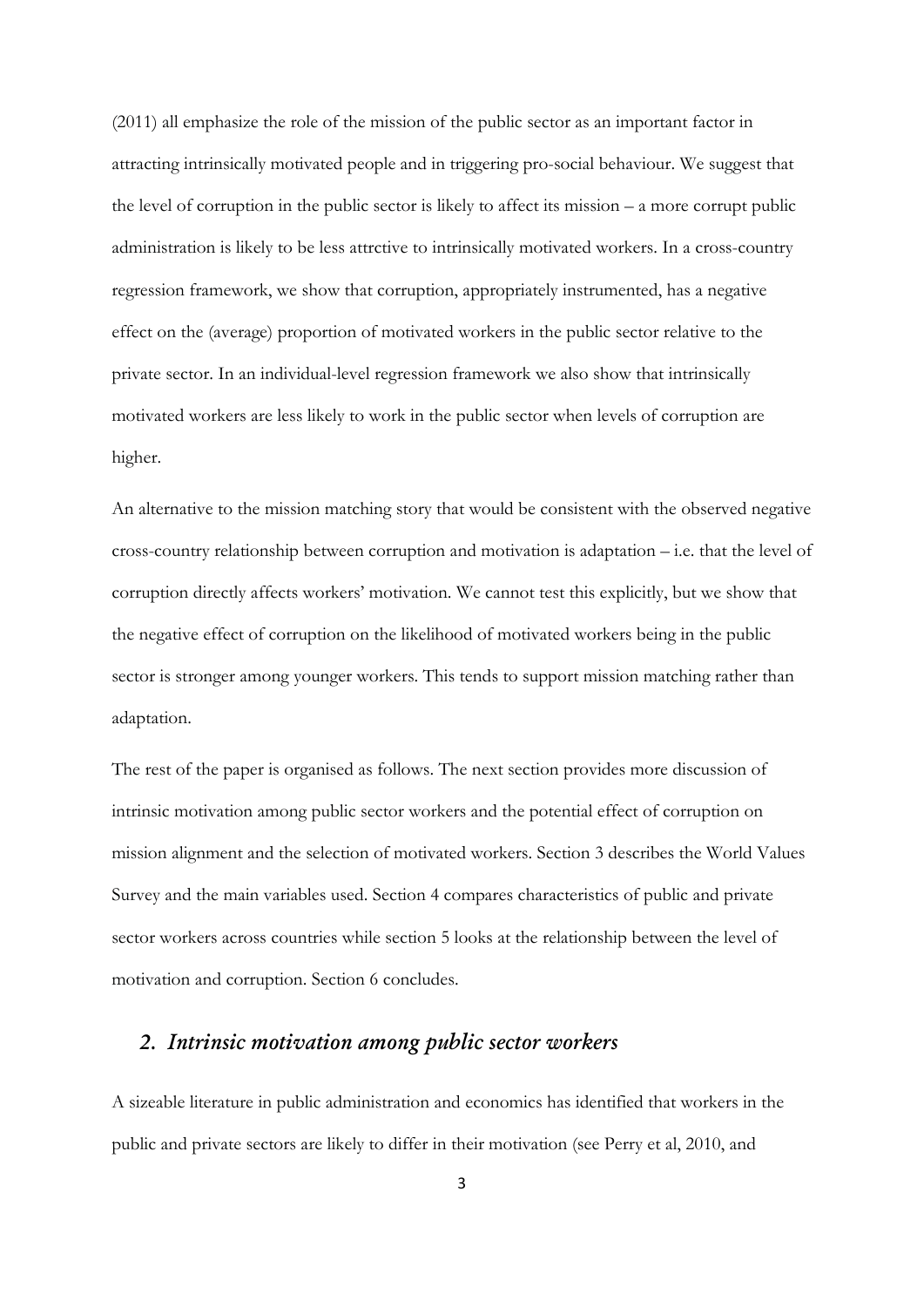Francois and Vlassopoulos, 2008, for summaries). Workers in both sectors are assumed to care about extrinsic rewards such as wages. But public sector workers are thought to have a higher level of intrinsic motivation, linked to caring directly about the job that they are doing. Originally, in the public administration literature, this motivation was seen as being grounded primarily or uniquely in public institutions and organisations (Perry and Wise, 1996). Later, the concept was broadened so that it was more similar to a general feeling of altruism (Rainey and Steinbauer, 1999). Here, we use intrinsic motivation among public sector workers to capture individuals' altruistic or other-regarding motivations in relation to their involvement in the provision of goods and services by the public sector. [2](#page-5-0)

To make things clearer, we present a simple framework following Francois and Vlassopoulos (2007). Suppose the public sector is engaged in the production of a single good, *g*, which is a function of workers effort  $(e_i)$ :

$$
g=k(e_i...e_{-i})
$$

Similarly for the private sector, there is a production function in which there is a single good, p, which is a function of worker effort.

Workers are characterised as having the following utility function:

$$
U_i^s = w^s - \varphi(e_i) + h_i \lambda^s(e_i)
$$

.<br>-

For worker *i* in sector *s*, utility depends positively on their wage and negatively on their work effort (*ei* ). Workers are assumed to vary in the extent to which they may also derive some positive utility from their effort,  $h_i \in [0,1]$ . If  $h_i = 1$ , workers are impure, or action-oriented, altruists and are assumed to care directly about their contribution to the public sector good, i.e.  $(\lambda^{\text{PUB}})^{'}$  >

<span id="page-5-0"></span><sup>&</sup>lt;sup>2</sup> This seems similar to many definitions of public service motivation in the public administration literature which specifically focus on individuals' intrinsic motivations with regard to their employment rather than a broader conception of altruism.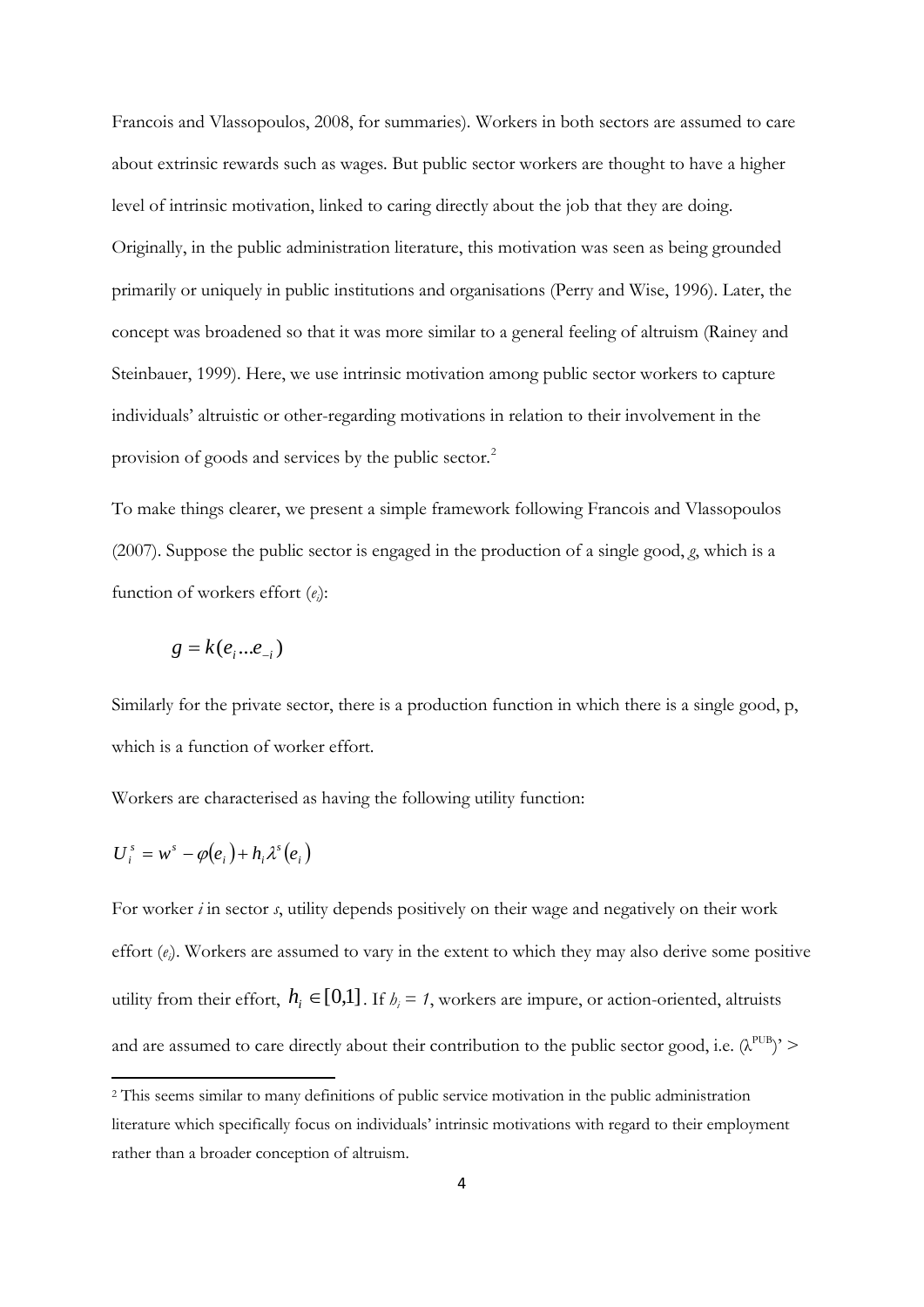0. We define these workers as being intrinsically motivated. Impurely altruistic workers are assumed not to care about their contribution to the privately produced good, i.e.  $(\lambda^{\text{PR}})^{2} = 0$ . A number of implications follow, developed in *inter alia* Besley and Ghatak (2005) and Delfgauuw and Dur (2010). The first is that intrinsically motivated individuals will be more likely to work in the public sector than in the private sector. A second is that such motivated workers will require less strong incentives to induce the same level of effort; and, finally, that the public sector may optimally offer lower wages in order to attract intrinsically motivated workers In this simple framework, intrinsically motivated workers are assumed always to care about their contribution to the public good, irrespective of the characteristics of the public sector. However, a number of papers emphasize the importance of "mission" such that workers only care about their effort if there is mission alignment between themselves and the organisation (Besley and Ghatak, 2005, Bradley, 2007 and Dur and Zoutenbier, 2011).

To make things more explicit we extend the framework to allow for mission alignment following Dur and Zoutenbier (2011). They model workers' utility as depending on being in the public sector rather than directly on effort, i.e.  $U_i^{pub} = w^{pub} - \varphi(e_i) + \beta_i h_i$ .  $\beta_i \in [0,1]$  captures mission alignment, i.e. whether or not workers value the mission of the public sector. In their paper, mission alignment is measured by the extent to which indivdiuals express confidence in political parties, allowing mission alignment to vary across individuals within a country. Using data from the World Values Survey they show that mission alignment as well as intrinsic motivation is important to explain who works in the public sector. In this paper, we consider variation in mission alignment that might vary across countries as a result of institutional corruption. Although in principle, corruption can apply to both the public and the private sectors, we use a

.<br>-

<span id="page-6-0"></span><sup>&</sup>lt;sup>3</sup> We ignore the possibility that intrinsically motivated workers may be pure altruists and care about the public sector good, whoever is providing it since there is less empirical support for this behaviour (see Tonin and Vlassopoulos, 2011 and Gregg et al, 2011).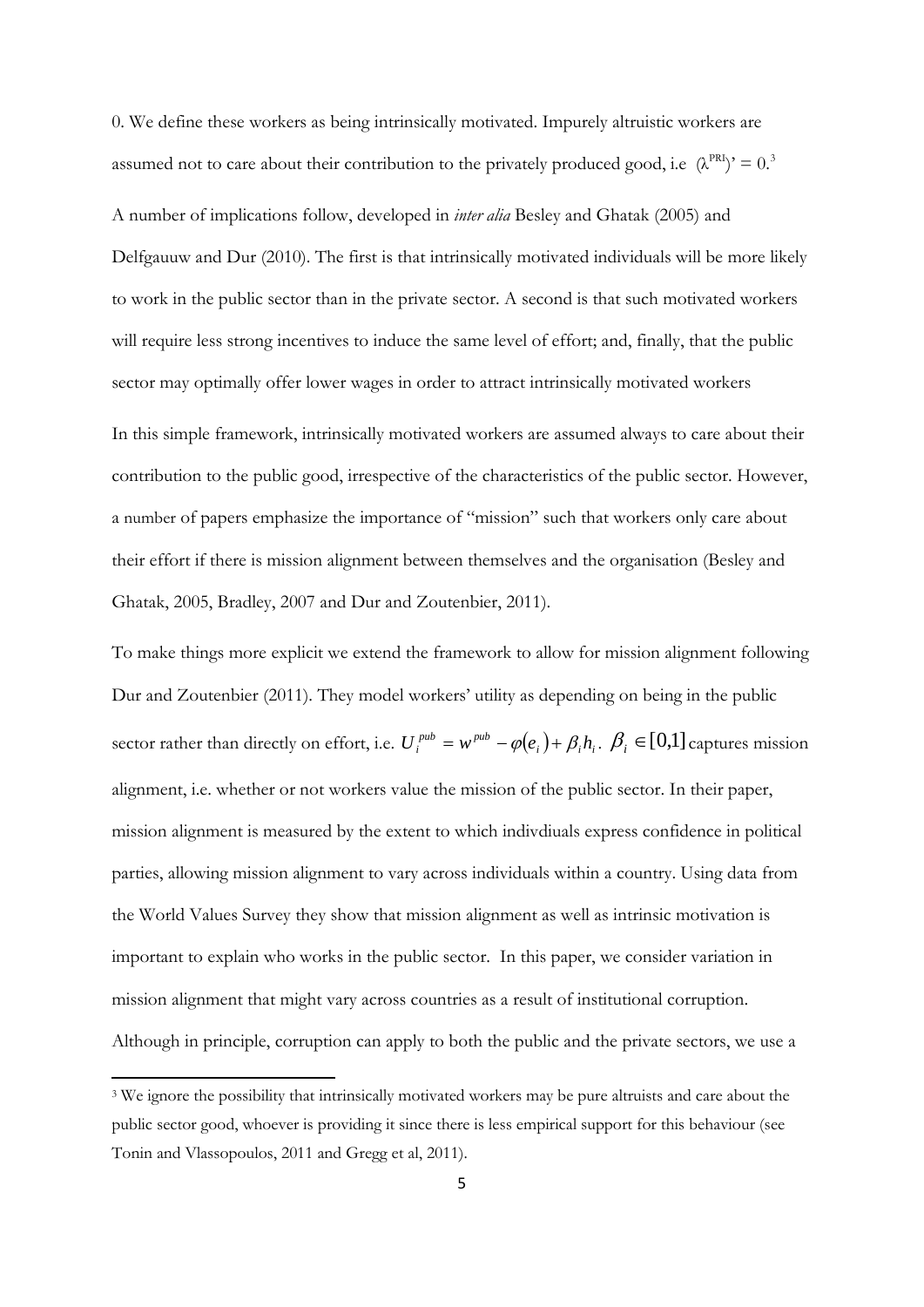measure of corruption (the Corruption Perception Index) that focuses on corruption in the public sector. This captures things such as the bribery of public officials, kickbacks in public procurement, embezzlement of public funds, and the strength and effectiveness of anticorruption efforts.

The basic idea is a very simple one – if there is a high level of corruption we assume a low level of mission alignment between intrinsically motivated individuals and the public sector. This seems intuitively plausible. Intrinsically motivated individuals are unlikely to derive any utility from working in the public sector and exerting effort if this benefits corrupt public officials. Only if public corruption is low will intrinsically motivated individuals be mission-aligned with the public sector.

Our expectation is that, for intrinsically motivated workers, the likelihood of working in the public sector will be inversely related to the degree of corruption. In the absence of mission alignment, i.e. when corruption is high, motivated workers will be equally likely to work in the public and private sectors. Note that if workers feel that the public sector is so corrupt that it is harmful to the public interest, they may actually prefer to work in the private sector. We therefore expect intrinsically motivated workers to be more likely to locate in the public sector where corruption is lower.

To date, there has been very little empirical work that has directly explored the relationship between corruption and workers' choice between the public and private sector. One exception is Serra, Sernels and Barr (2011) who, looking at Ethiopia, argue that "the original mission of the public sector ... has been eroded by decades of central planning, weak monetary incentives and poor accountability". They find evidence that pro-social and philanthropic health professionals choose not to work in the public sector (but instead choose the not-for-profit sector). We explore this issue across a much wider range of countries.

6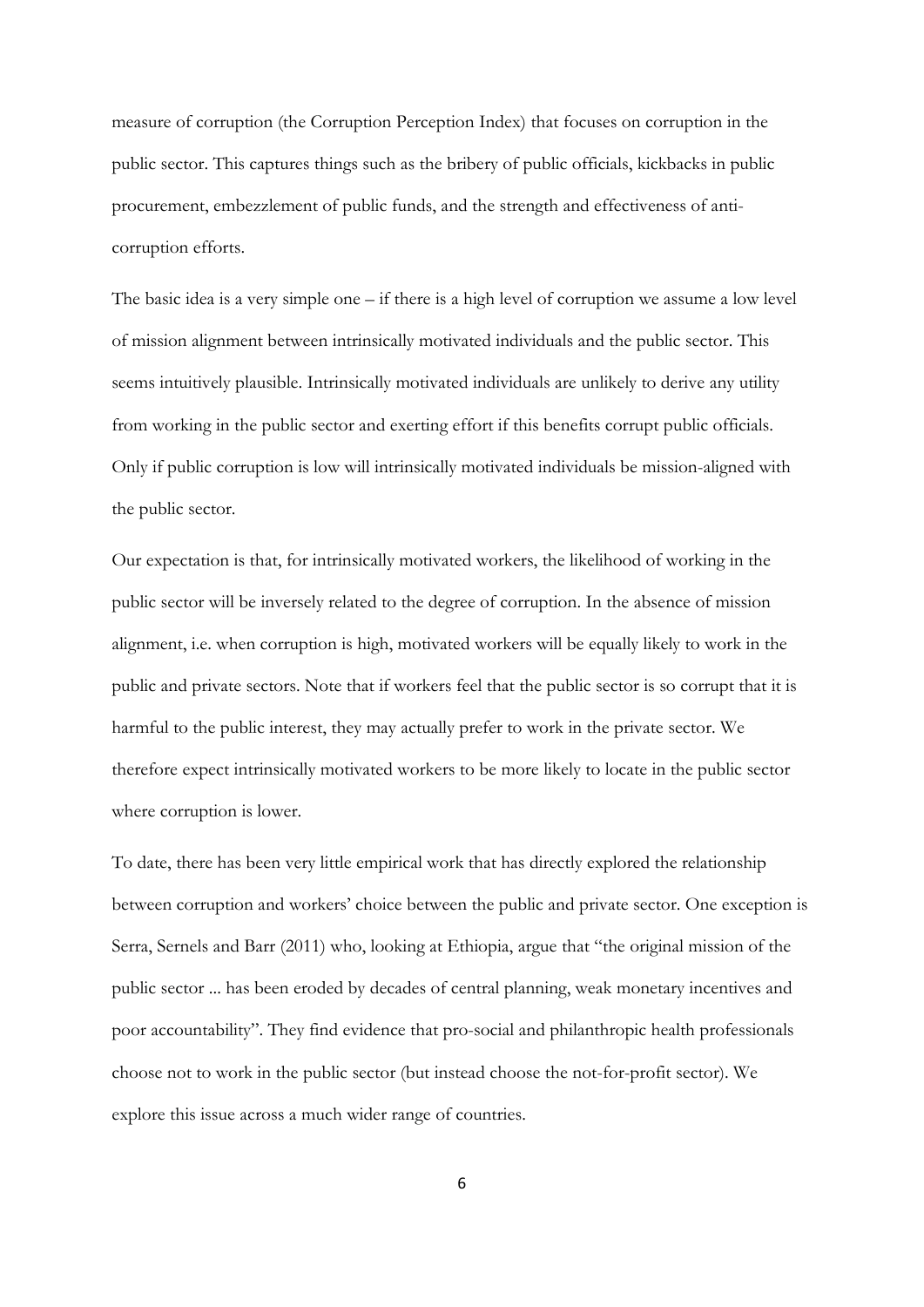## *3. The World Values Survey*

We analyse data from wave five of the World Values Survey, carried out over the period 1<sup>st</sup> April  $2005 - 31$ <sup>st</sup> December 2006. Our sample consists of 59,604 respondents (34,789 workers) from 51 countries, representing a total population of 4.8 billion (73.3 per cent of the world population)<sup>[4](#page-8-0)</sup>. Information on the sample sizes for each country, which range between 668 and 2,697, is given in Table 1.

### *Sector of employment*

<u>.</u>

The 2005 wave for the first time collected information on sector of employment – either for current employment or for previous "major work". We focus only on current employees in line with the approach taken in most previous studies.

Specifically, the question asks the following:

*Are you working for the government or public institution, for private business or industry, or for a private non-profit organization? Do you or did you work for:*

*1 Government or public institution*

- *2 Private business or industry*
- *3 Private non-profit organization*

The proportions who report working in each sector are shown in Table 1, together with an external benchmark of employment in the public sector, which we take from the International Labour Organisation (Labour Statistics Database, 2006). Ideally, we would like separately to analyze employment in the not-for-profit sector (since motivated workers may select to work in this sector if the public sector is corrupt) but the sample sizes for most countries are too small to

<span id="page-8-0"></span><sup>4</sup> Population figures based on World Bank population statistics for 2006 <http://data.worldbank.org/indicator/SP.POP.TOTL>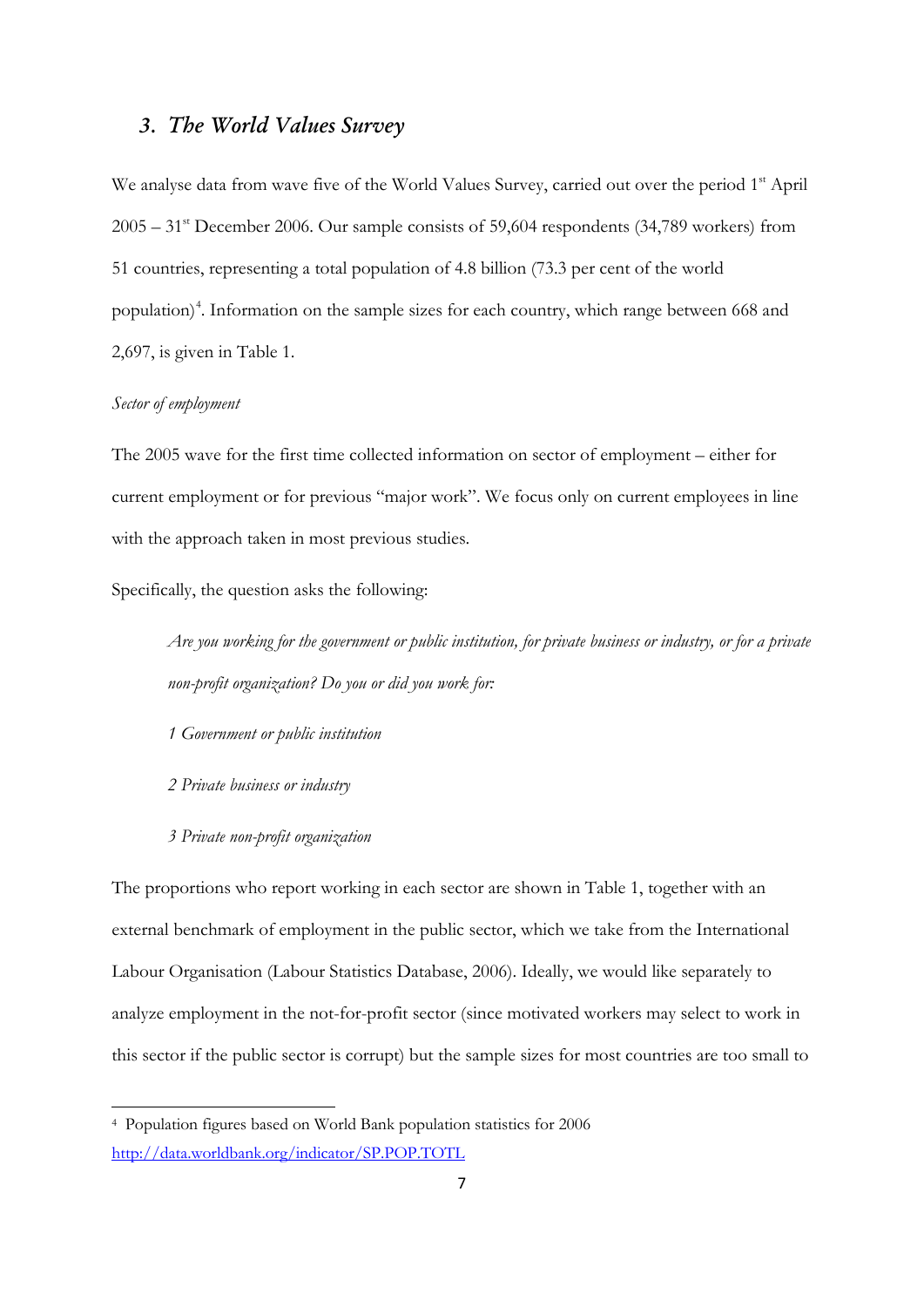do this in a meaningful way. Our focus is therefore on workers in the public sector and the private, for-profit sector.

There is some suggestion that the WVS under-estimates the proportion that works in the public sector compared to the ILO figures, but public sector size measured in the WVS is positively and significantly correlated with the external benchmark<sup>[5](#page-9-0)</sup> (the correlation coefficient is 0.337). Figure 1 shows this more clearly.

#### *Measures of intrinsic motivation*

The World Values Survey contains a number of potential indicators of intrinsic motivation. Two of these are based on individuals' self-reported motivation – the first focuses on individuals' selfreported motivation specifically in relation to employment, while the second relates more broadly to their overall motivation in life.

The employment motivation question asks:

*Regardless of whether you're actually looking for a job, which one would you, personally, place first if you were looking for a job:*

*1 A good income so that you do not have any worries about money*

*2 A safe job with no risk of closing down or unemployment*

*3 Working with people you like*

.<br>-

*4 Doing an important job that gives you a feeling of accomplishment*

<span id="page-9-0"></span><sup>5</sup> In this paper unless otherwise stated we define WVS public sector employment as those who responded that they currently work for 'Government or a public institution.' However, when comparing the relative size of the public sector in the WVS with the ILO measure of the public sector, we also include NFP workers in the WVS definition of the public sector. This is because the public sector in the ILO database is defined as all market or non market activities which at each institutional level are controlled and mainly financed by a public authority. This therefore includes non-market Non Profit Institutions (NPIs) that are controlled and financed by a public body. [http://laborsta.ilo.org/applv8/data/SSMe.html.](http://laborsta.ilo.org/applv8/data/SSMe.html)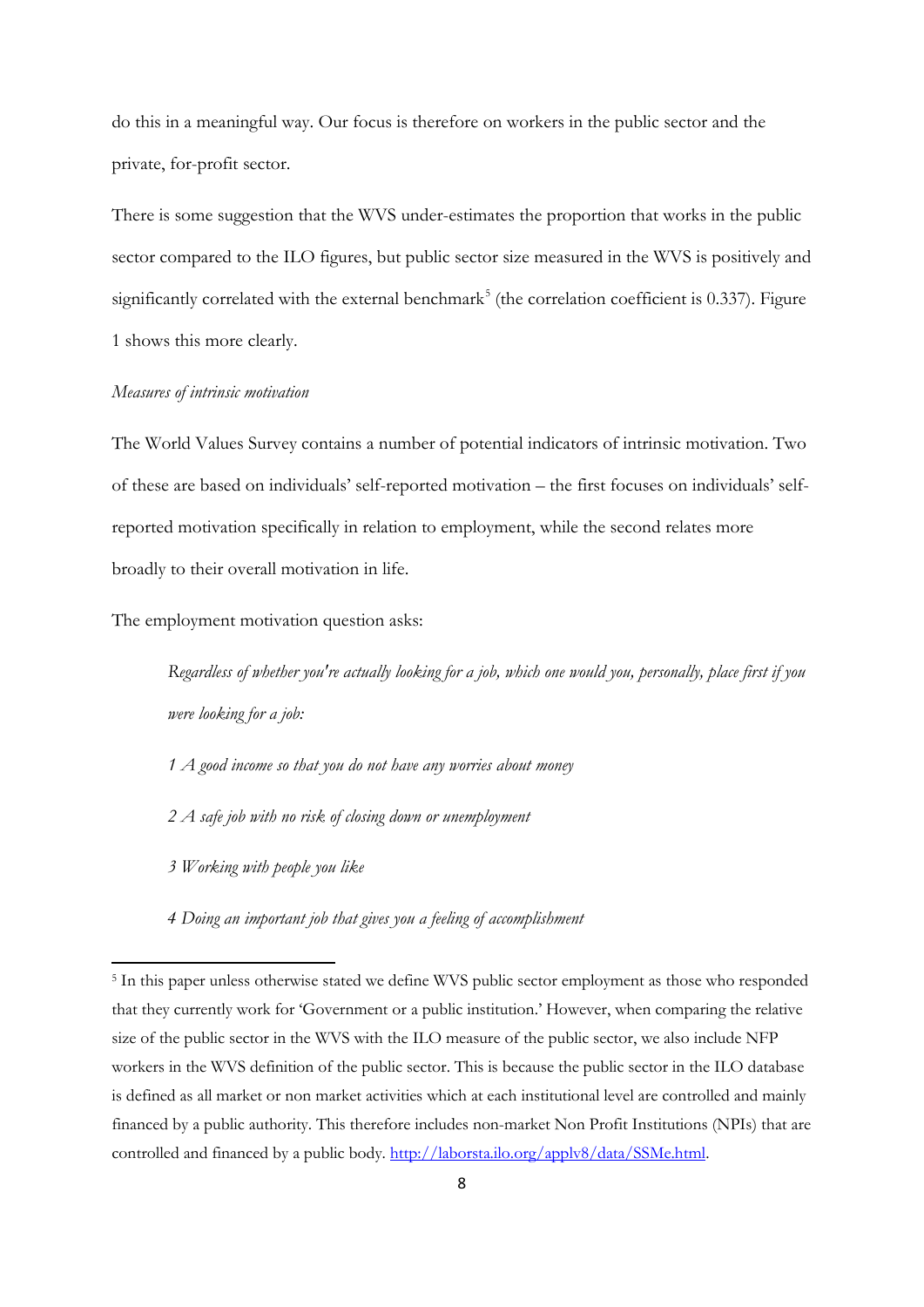We interpret the response, "doing an important job", as an indicator of intrinsic motivation, following a number of earlier studies of public service motivation (Houston 2000, Lewis and Frank, 2002, John and Johnson, 2008). The advantage of this measure is that is relates directly to the individual's motivation in relation to employment. One potential issue is that it may capture an individual's concern with status (for example, how others perceive them, which may be affected by the level of public corruption) as well as pro-social motivation. However, to the extent that it reflects individuals' desired self-image as someone seen to be doing good, it arguably still reflects an intrinsic rather than an extrinsic motivation.

We also use a second measure, used by Dur and Zountenbier (2011), that captures the extent to which individuals are altruistically motivated by asking about what things are important to them in their life:

*Now I will briefly describe some people. Would you please indicate for each whether that person is very much like you, like you, somewhat like you, not like you, or not at all like you?*

*It is important to this person to help the people nearby, to care for their wellbeing.[6](#page-10-0)*

We define people as being intrinsically motivated if they respond that this person is "very much like them" or "like them". Compared to the question on employment motivation, the potential drawback of this measure is that it relates to a much wider conception of altruism, not specifically related to employment.

We also considered a third possible measure, suggested by some earlier studies (Brewer, 2003, and Houston 2006), that captures the extent to which individuals engage in altruistic acts outside of their main job. The World Values Survey asks individuals whether they are active in organisations that might be considered pro-social, including charity, and environmental

<u>.</u>

<span id="page-10-0"></span><sup>6</sup> Another potential indicator of pro-sociality is individuals who agree that it is important to this person to look after the environment. This yields very similar results.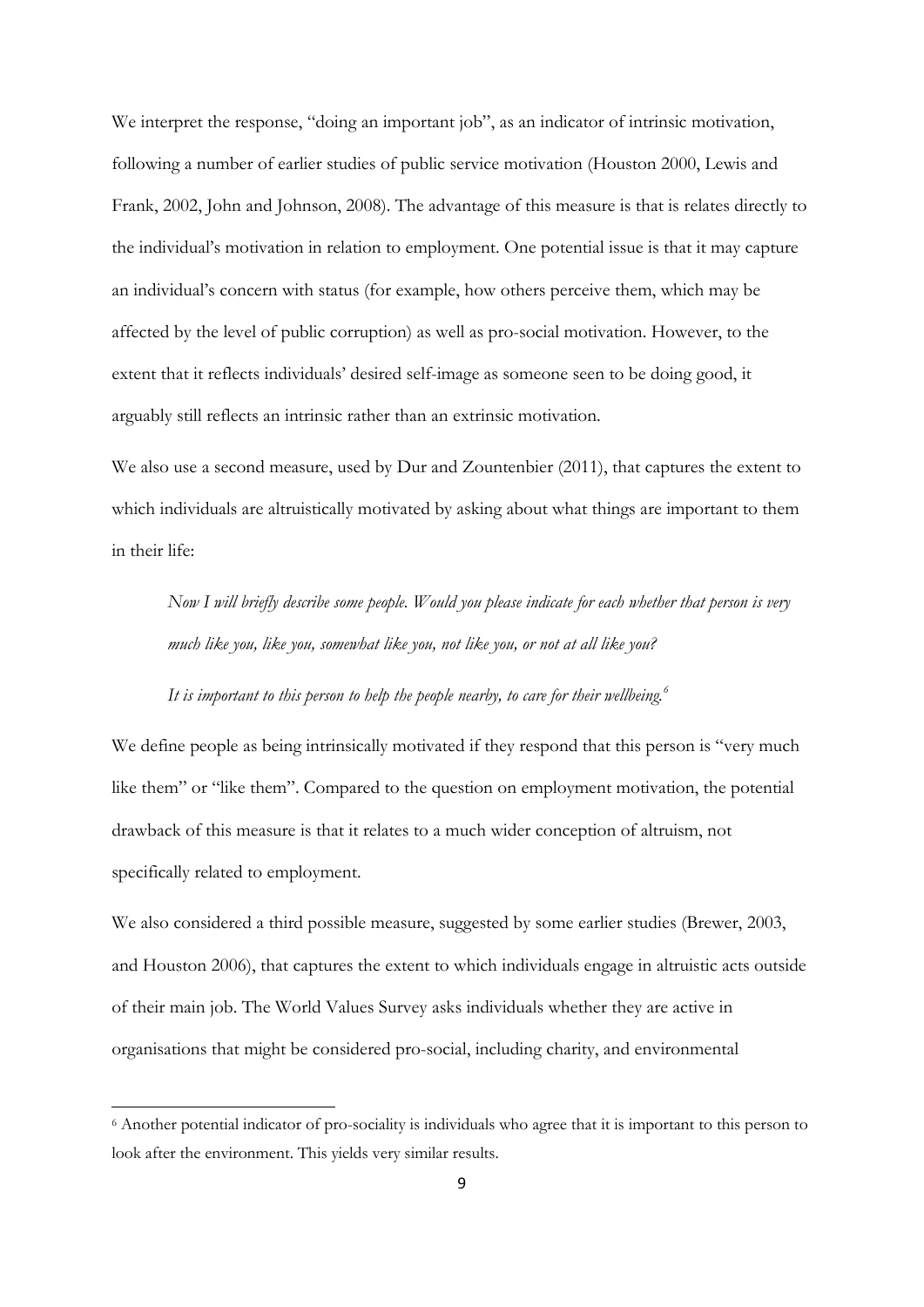organisations. However, as we show in the next section, we observe similar patterns across sectors when looking at the proportion who engage in sports activities, suggesting that activity measures may capture other factors that vary across sectors, such as individuals' time availability, rather than their motivation. Our main focus is therefore on the two self-reported motivation measures.

# *4. Comparison of public and private sector workers*

Table 2 summarizes for each country in our sample the proportions of public and private sector workers who are defined as intrinsically motivated according to the different indicators. The raw data show a tendency for workers in the public sector to be more intrinsically motivated than workers in the private sector, but this is not universal. Looking at work motivation, for example, there are a number of countries, including Mali, South Korea, Bulgaria and Spain, where private sector workers have a higher level of motivation.

To examine the relationship further, and to control for other differential characteristics of public sector workers, we run regressions of the following form for each of the 51 countries in the World Values Survey for which we have information:[7](#page-11-0)

$$
Pubi = \beta0 + \beta1Mi + Xi \gamma + ui
$$

<u>.</u>

Where *Pubi* is a binary indicator that takes the value 1 if the individual works in the public sector (equal to zero if the individual works in the private sector) and *Mi* is an indicator of intrinsic motivation (each indicator is included separately). *Xi* is a vector of control variables, including age, gender and education level. We estimate these regressions using a linear probability model

<span id="page-11-0"></span><sup>7</sup> This approach is very similar to Aknin et al (2010) who look at the relationship between giving to charity and subjective well-being across a large number of different countries. In the WVS we also find that people with higher levels of subjective well-being are also more likely to work in the public sector (positive for 41 out of 51 and statistically significant for 18).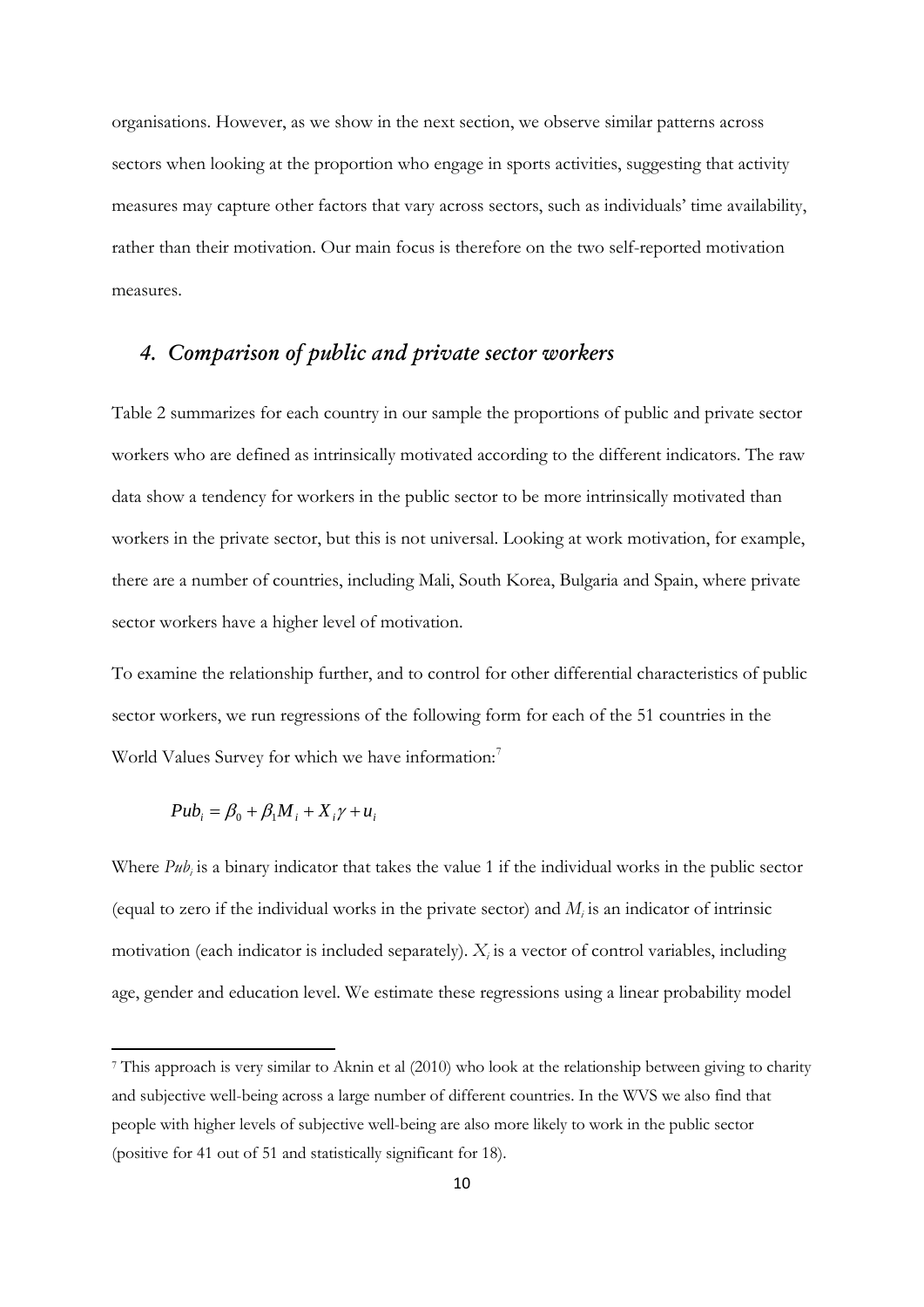which makes it easier to interpret the coefficients – the results from running a probit model are very similar.

Coefficients from the 51 regressions are reported in Table 3. One striking finding is that there are clear differences in the demographic characteristics of public and private sector workers.<sup>[8](#page-12-0)</sup> There is a near-universal tendency for public sector workers to be older, to be more likely to be female and to be better educated than private sector workers. In 44 out of 51 countries, age has a positive effect on the probability of working in the public sector (this is statistically significant for 31). In 44 countries, being female has a positive effect (statistically significant for 28) and in all but one country, having a degree has a positive effect (statistically significant for 45). When we control for some of the difference in job types between the two sectors by looking only at non-manual workers, the results are qualitatively similar although there is less statistical significance because of the smaller sample sizes.<sup>[9](#page-12-1)</sup>

The regression results confirm that there is a tendency for public sector workers to have a higher level of intrinsic motivation than private sector workers, but show that this is far from being a universal relationship. For 30 (out of 51) countries workers reporting that their primary motivation is doing an important job are more likely to work in the public sector (statistically significant for 6). However, there are 21 countries for which the relationship runs in the other direction (statistically significant for 1). When we include people whose second motivation is an important job (results not reported), the relationship appears slightly stronger – the coefficients are positive in 38 countries (statistically significant for 16) – although again there are some countries for which the coefficients are negative.

.<br>-

<span id="page-12-0"></span><sup>&</sup>lt;sup>8</sup> We report the coefficients on the demographic characteristics from the regressions that include our preferred indicator of intinsic motivation relating to individuals' employment motivation. Using other motivation indicators yields similar results.

<span id="page-12-1"></span><sup>9</sup> The survey does not have any information on occupations that would allow us to control further for differences in job types.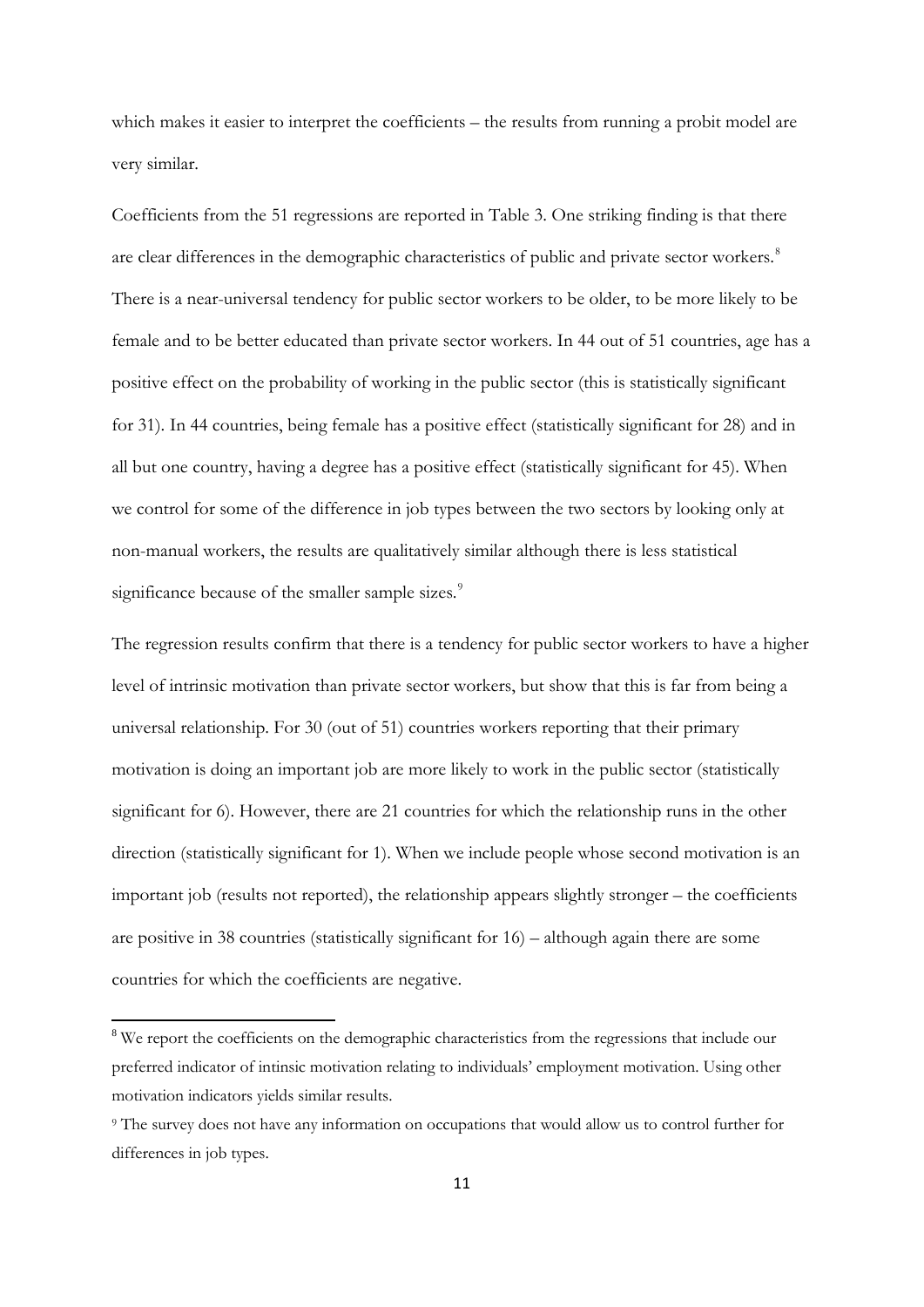The results based on the life motivation variable are very similar. For 33 (out of 50) countries, people who think it is important to help others are more likely to work in the public sector (statistically significant for 10). Finally, those who are active in a charity/ environmental organisation are more likely to work in the public sector in 48 countries out of 51, statistically significant for 18. However, we find a qualitatively similar relationship (albeit weaker) for individuals who are active in a sports organisation, suggesting that the activity indicators may reflect other factors, such as time availability, as well as (or instead of) intrinsic motivation. In our analysis of the relationship between corruption and motivation we focus on the self-reported motivation measures.

# *5. Intrinsic motivation and corruption*

In this section we explore whether differences in corruption can explain at least some of the variation in intrinsic motivation among public sector workers (compared to private sector workers) across countries. First, we show by means of a cross-country regression that the level of government corruption has a negative effect on the proportion of motivated workers in the public sector relative to the private sector. We attempt to establish that this is a causal relationship by exploiting a number of previously-used instruments for the level of corruption (degrees latitude and years' democracy). Secondly, we run an individual-level regression to show that motivated workers are less likely to work in the public sector in countries where the government is more corrupt.

Before proceeding to the regression framework and results, Figure 2 motivates the analysis by showing that there is a clear negative relationship in the raw data between the level of intrinsic motivation among the public sector workforce in a country (using our preferred measure of the difference between the public and private sector in the proportions of workers who cite their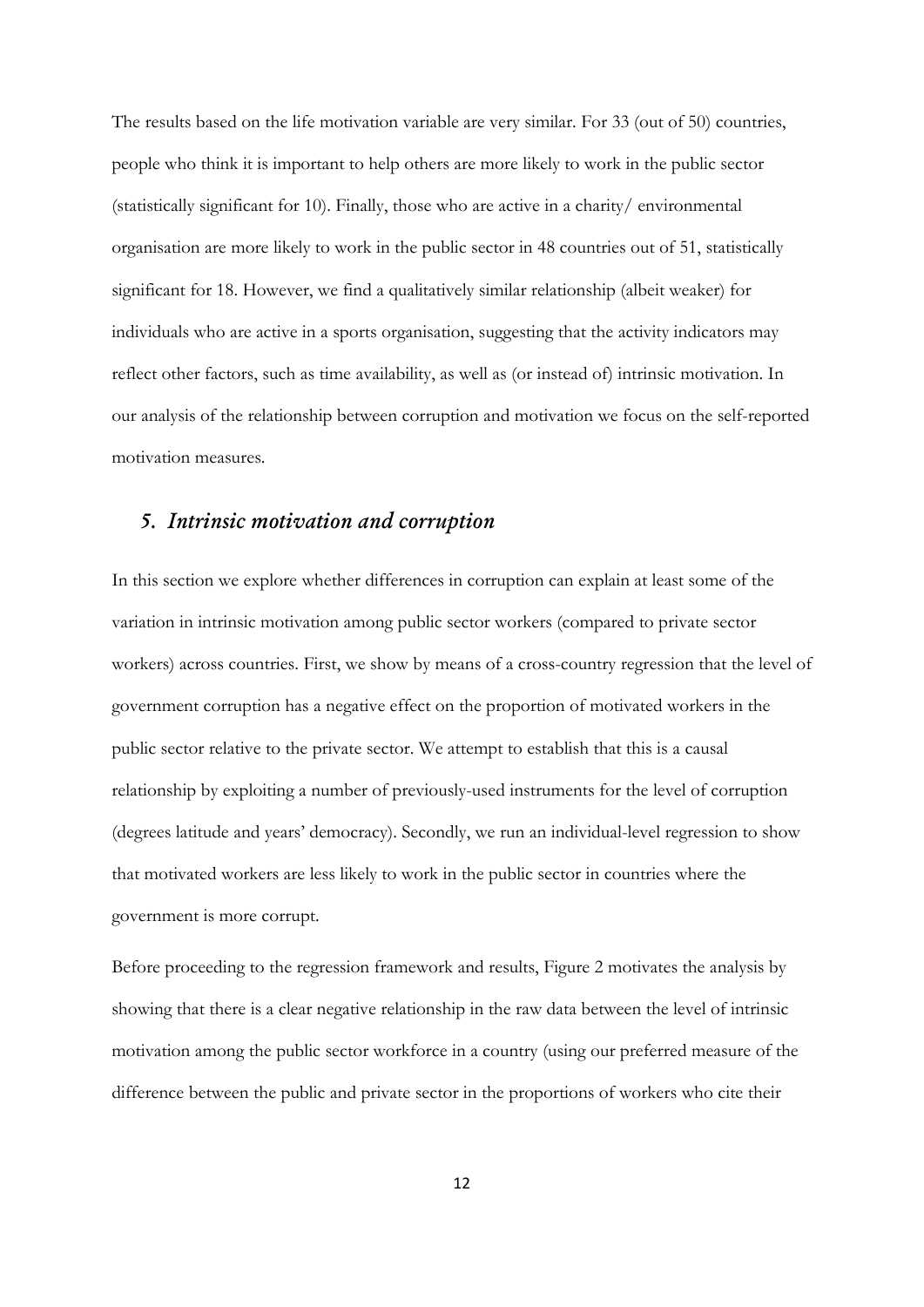primary work motivation as doing an important job) and how corrupt the country is perceived to be, measured by the corruption perception index (CPI).

Of course, there are a number of possible explanations for this negative relationship. Perhaps most obviously, the more intrinsically motivated the workers in the public sector, the less likely they may be to engage in corrupt activities (accept bribes, embezzle public funds etc). Arguably since the measure of corruption is derived from people's perceptions of the level of corruption, which may include their perception of the motivations of public sector workers, the two measures might actually capture the same thing. Another possibility is that both the level of corruption and the level of motivation are jointly determined by other factors – such as wages. Ex ante, it is unclear which way the relationship would go. The literature suggests that higher wages are necessary to reduce the extent of corruption (Van Rijckeghem and Weber, 2001), although high wages may then attract extrinsically motivated workers. We test the sensitivity of our results to wages below.

Here, we are interested in the alternative direction of causation – that the level of corruption in a country may have an effect on the level of intrinsic motivation among public sector workers. In order to identify this effect, we therefore instrument the level of corruption, explained further below.

#### *5.1 Cross-country regressions*

We run the following cross-country regression to explore the relationship between the level of corruption across countries and the degree of motivation among public sector workers:

$$
M_c^{PUB} = \beta_0 + \beta_1 CPI_c + Z_c \gamma + u_c
$$

where  $M_c^{PUB}$  is a measure of the level of intrinsic motivation among public sector workers in country *c*, measured by the difference between the proportion of public sector workers and private sector workers citing doing an important job as their primary work motivation. We also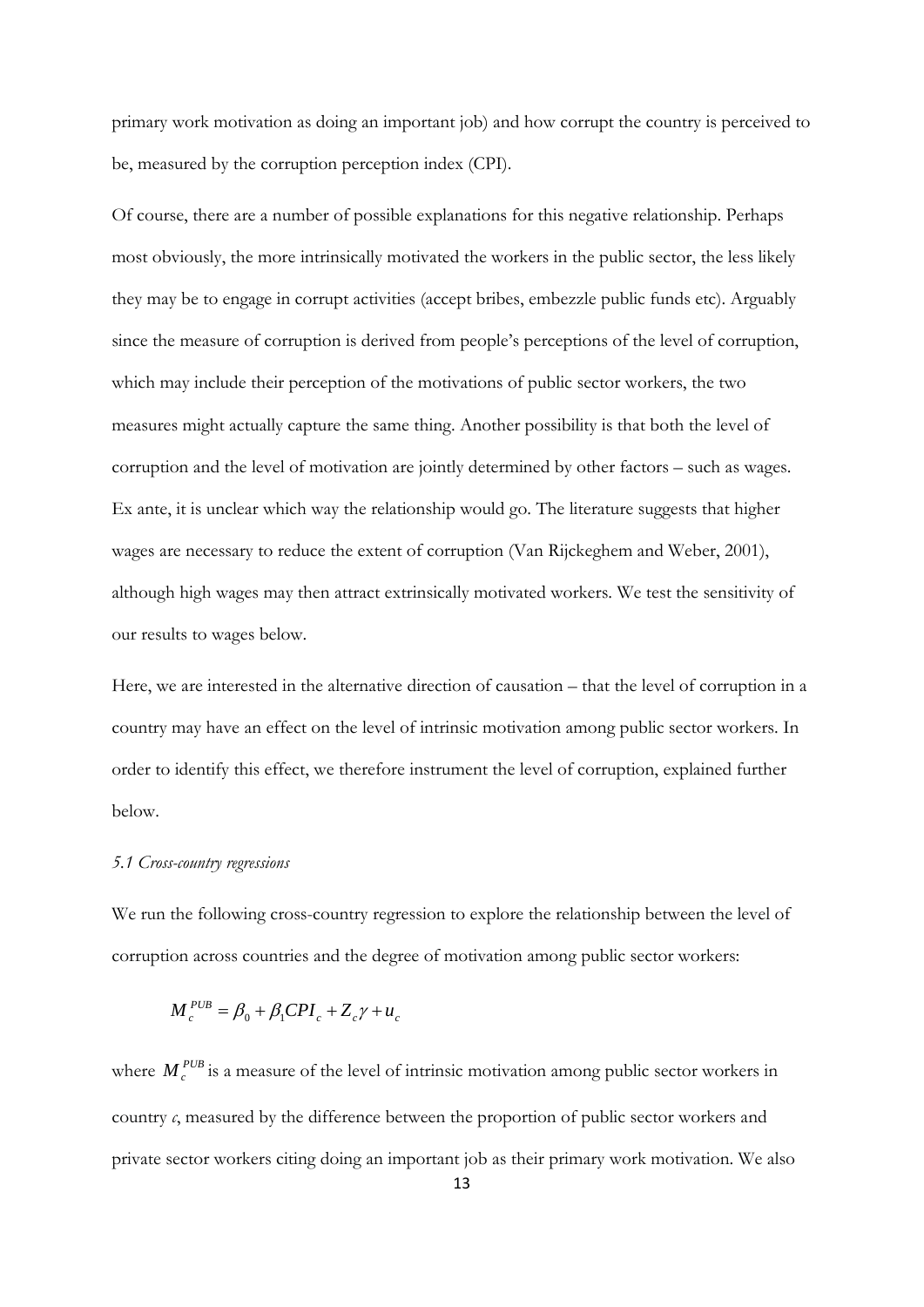use the second self-reported motivation measure (importance of helping others) as a robustness check. *CPI* (the Corruption Perception Index) is our measure of corruption. This widely-used measure captures the degree to which public officials and politicians are believed to accept bribes, take illicit payment in public procurement, embezzle public funds, and commit similar offences. Each country is given a score from 0 to 10 – we re-scale such that a higher number indicates a more corrupt administration. The index is based on 17 different polls and surveys, typically of business managers and experts (eg risk analysts and international organisations).

Z is a vector of controls including other differences in the characteristics of public and private sector workers (average age, proportion female and education) and the size of the public sector (proxied by government spending as a share of GDP). We also control for the level of GDP; individuals in richer countries may be better able to prioritize an important job rather than a job with a good income, although focusing on the difference between motivations in the public and private sector should help to take care of the effect of the level of GDP, and there may be systematic differences in corruption across rich and poor countries. We also do a robustness check including government wages to confirm that the results are robust to levels of remuneration in the public sector, although this information is only available for a sub-sample of 32 countries.

Estimating this equation by OLS is likely to yield a biased estimate of the coefficient  $\beta_1$  because of the potential endogeneity of corruption. This includes not only the possible effect of intrinsic motivation on corruption, but also the possibility that both the degree of corruption and motivation are jointly determined by some other factor, such as wages. We therefore instrument corruption using two variables suggested by the literature – latitude and uninterrupted years since becoming a democracy.

A country's latitude has consistently been used by previous studies to instrument for corruption (see for example Gupta et al, 2002, Cole, 2007). The instrument captures the extent of Western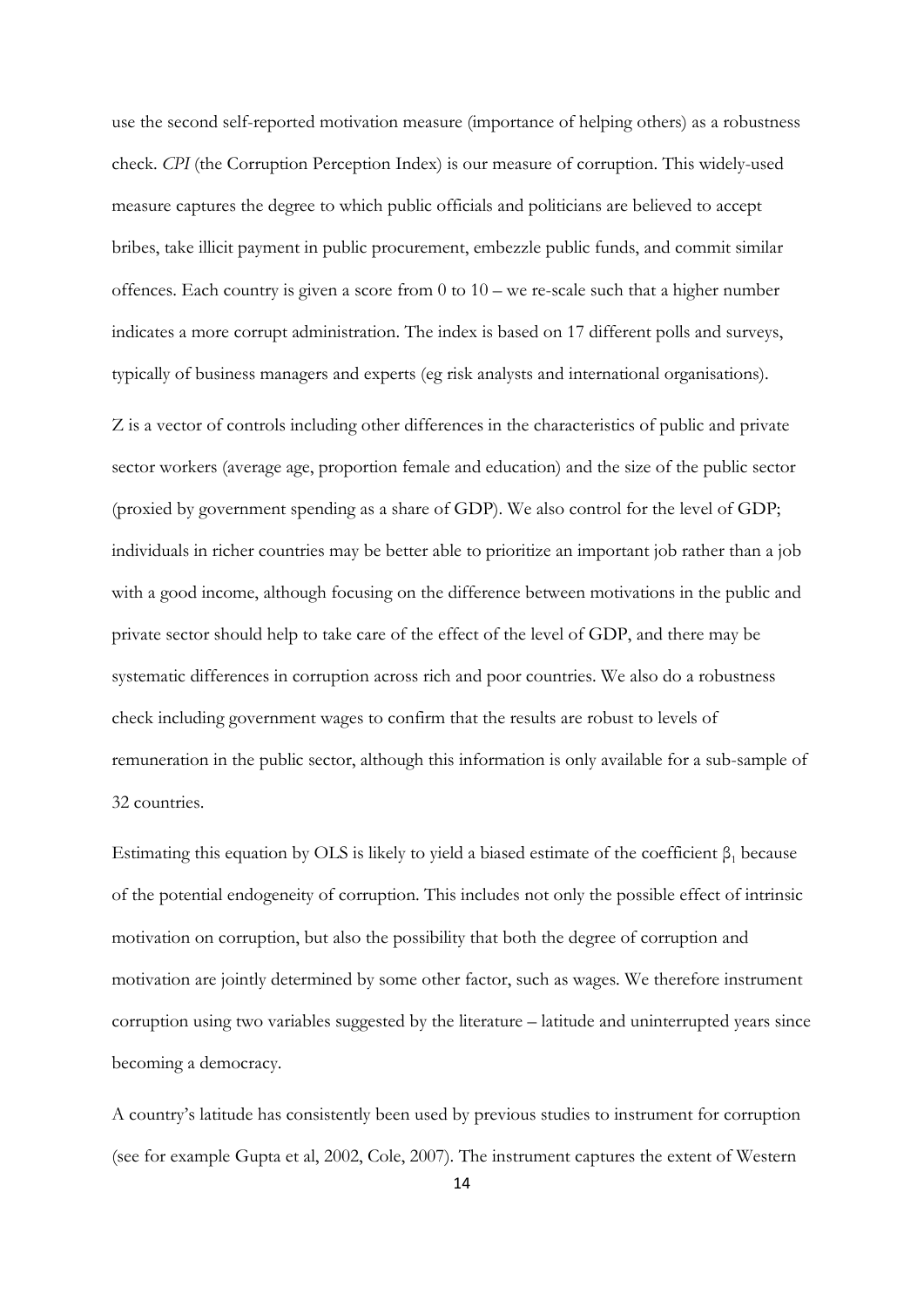Europe's influence around the world. Hall and Jones (1999) originally suggested latitude as an instrument for the quality of institutions. Their argument was that Western European explorers were more inclined to settle in counties which were both sparsely populated and had a comparable climate – and hence latitude – to Europe (including USA, Canada and Australia). Western Europeans tended to establish well-defined property rights and relatively good quality institutions, thus countries with greater latitude are generally associated with lower levels of corruption due to the positive Western European influence on a country's social infrastructure. The second instrument is years of uninterrupted democracy (as used in Aidt et al., 2008). Treisman (2000) and Persson and Tabellini (2003) argue that countries with a longer period of democratic rule have developed better processes in which to minimise corruption. The political system and the fear of losing the next election increase incentives to act fairly and in a noncorrupt way. Lederman et al (2005) found that corruption is higher in countries that have a shorter or no democratic tradition.

Our interpretation is that the instruments identify the extent to which the institutions themselves are corrupt. In this case, our estimates capture the effect of corruption that is linked to institutions on the degree of intrinsic motivation among the workers. There may be some concern that the degree of intrinsic motivation may be directly related to the instruments, particularly the number of years' democracy (for example because democracy is more likely to persist if public sector workers are intrinsically motivated). We address this potential concern in two ways – first by testing for exogeneity in the standard way by means of the Sargan statistic and second, by showing that the results are qualitatively similar instrumenting corruption only with degrees latitude, which is more plausibly exogenous.

The results from the cross-country regressions are reported in Table 4. Columns (1) and (2) report OLS regressions, including additional controls for the characteristics of public sector workers, GDP and government size, confirming the negative relationship between CPI and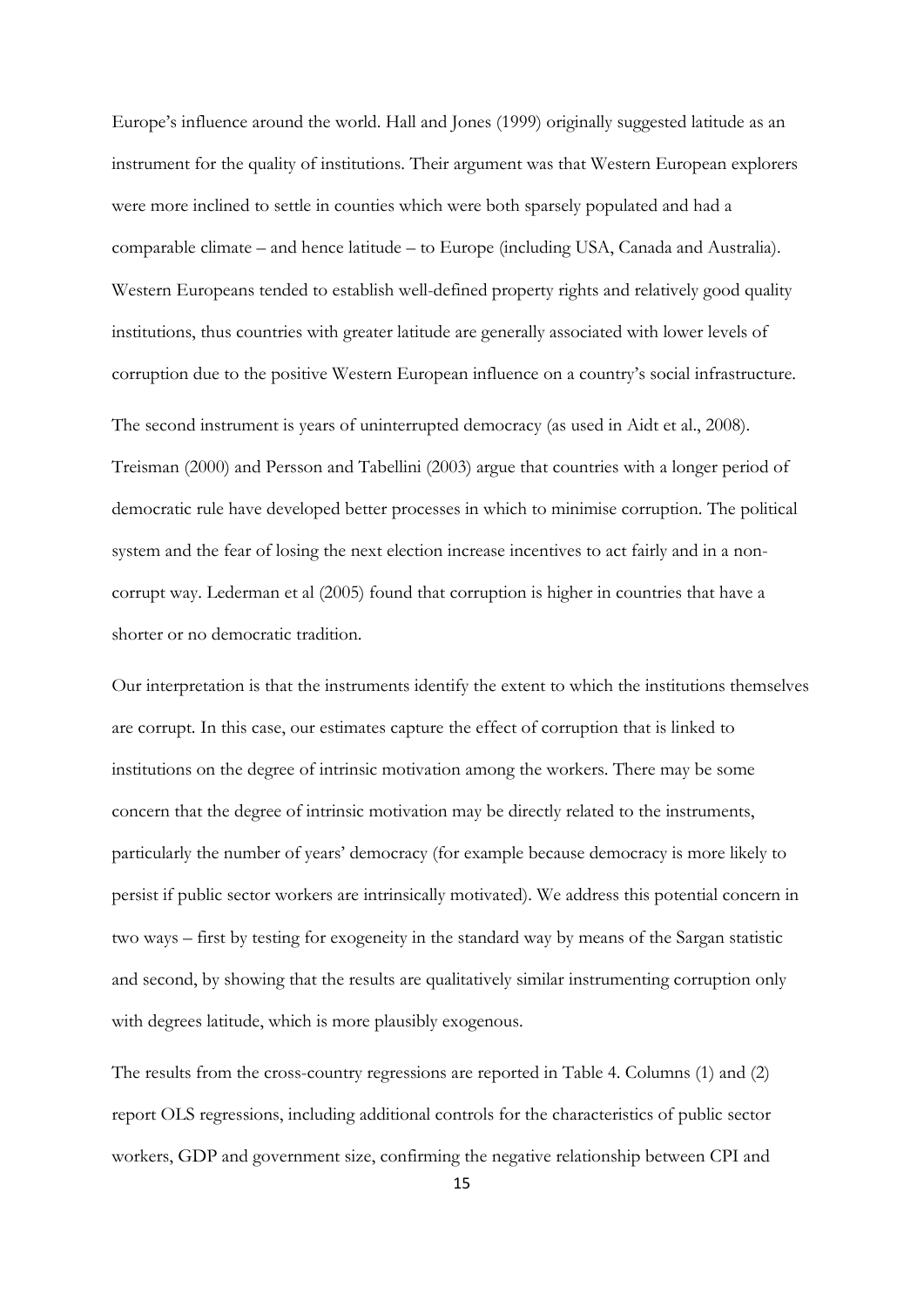intrinsic motivation shown in Figure 2. Columns  $(3) - (7)$  report TSLS results. When we use both instruments  $-$  Latitude and years' democracy  $-$  in columns (3) and (5) the F-statistic from the first stage is greater than 10 and the p-value from the Sargan test shows that the null that the instruments are exogenous is not rejected. We also obtain qualitatively similar results when using only degrees latitude as an instrument (columns (4) and (6)), although we lose statistical significance because this is weaker in the first stage. These results support the validity of our instruments. Our results show that a higher level of corruption has a negative effect on the proportion of intrinsically motivated workers in the public sector. This is robust to controlling for other characteristics of the workers (column (3)), GDP and government size (column (5)) and wages (column (7)).

Columns (8) and (9) use the second available measure of intrinsic motivation, capturing whether the individual thinks it is important in life to help people. These results are less strong and the coefficient on the CPI in column (8) is only statistically significant at the 11 per cent level. There are several possible explanations for this. One is that our preferred measure captures intrinsic motivation specifically in relation to employment – which is directly affected by public sector corruption – rather than the wider altruism measure which could relate to other domains outside employment that are unaffected by public sector corruption. A second explanation is that "wanting to do an important job" reflects an individual's desire for status and that our estimate of the effect of corruption captures the effect of corruption on both mission-alignment and status from working in the public sector.

We cannot disentangle these two different explanations. Nevertheless, the fact that we obtain qualitatively similar results using the wider altruism measure lends support to our hypothesis that the level of corruption in a country has a negative effect on the level of intrinsic motivation among public sector workers through mission alignment.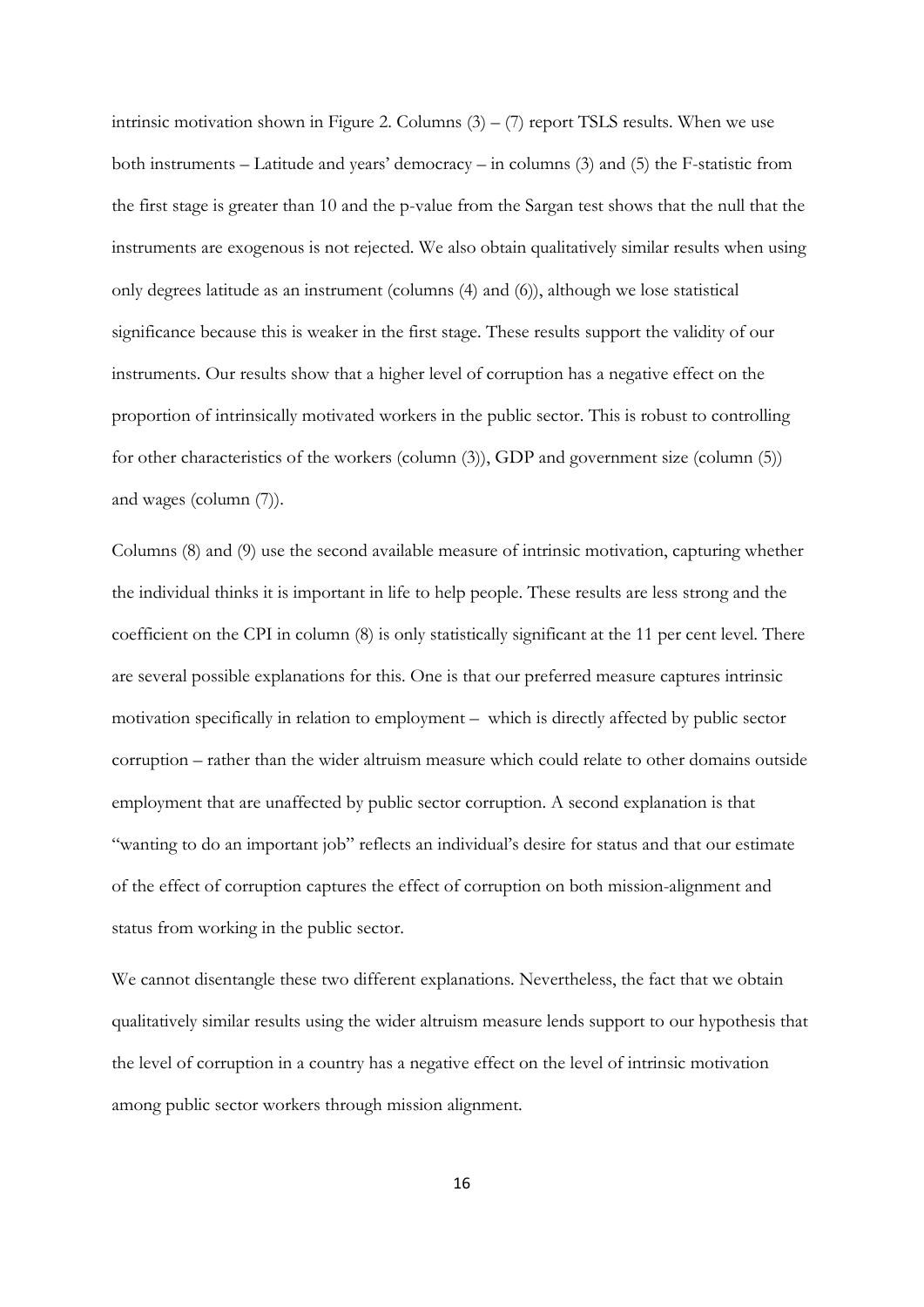The magnitude of the estimated coefficient suggests that a one point increase in the corruption perception index is associated with a three percentage point reduction in the degree of pro-social motivation among workers in the public sector relative to those in the private sector. Within Europe, the gap between the most corrupt country (Italy) and the least corrupt country (Finland) is 4.7 points which would imply a 14 percentage point reduction in pro-social motivation. This is fairly similar to the observed difference in practice, which is 12 percentage points (a difference of +0.110 in Finland and a difference of -0.007 in Italy.)

#### *5.2. Individual-level regressions*

The mission-alignment story suggests that intrinsically motivated individuals will be less likely to work in the public sector when the level of corruption is higher. To explore this we run the following individual-level regression:

$$
Pubic = β0 + β1CPUc + β2Mi + β3CPUcMi + γZc + δXi + uic
$$

As before, *Pub* is a binary indicator equal to one if individual *i* in country *c* works in the public sector, but we now pool data from all countries and look at the effect of country-level characteristics, including the level of corruption (CPI), instrumented as before, and individual characteristics, including an individual's intrinsic motivation (*M*<sub>i</sub>). The interaction term (*CPI<sub>i</sub>M*<sub>i</sub>) allows for the probability that motivated individuals select to work in the public sector can be affected by the degree of corruption. Standard errors are clustered at the country level.

The results are reported in Table 5. Panel a) uses our preferred measure of intrinsic motivation relating to employment; panel b) uses the wider altruism measure. Our discussion focuses on panel a); the results in panel b) are qualitatively similar (but as before are less strong). The coefficient  $\beta$ <sup>*f*</sup> identifies the direct effect of corruption on whether or not someone chooses to work in the public sector for those who are not intrinsically motivated. This is positive in the specifications in columns (1) and (2) but insignificant once we control for the size of the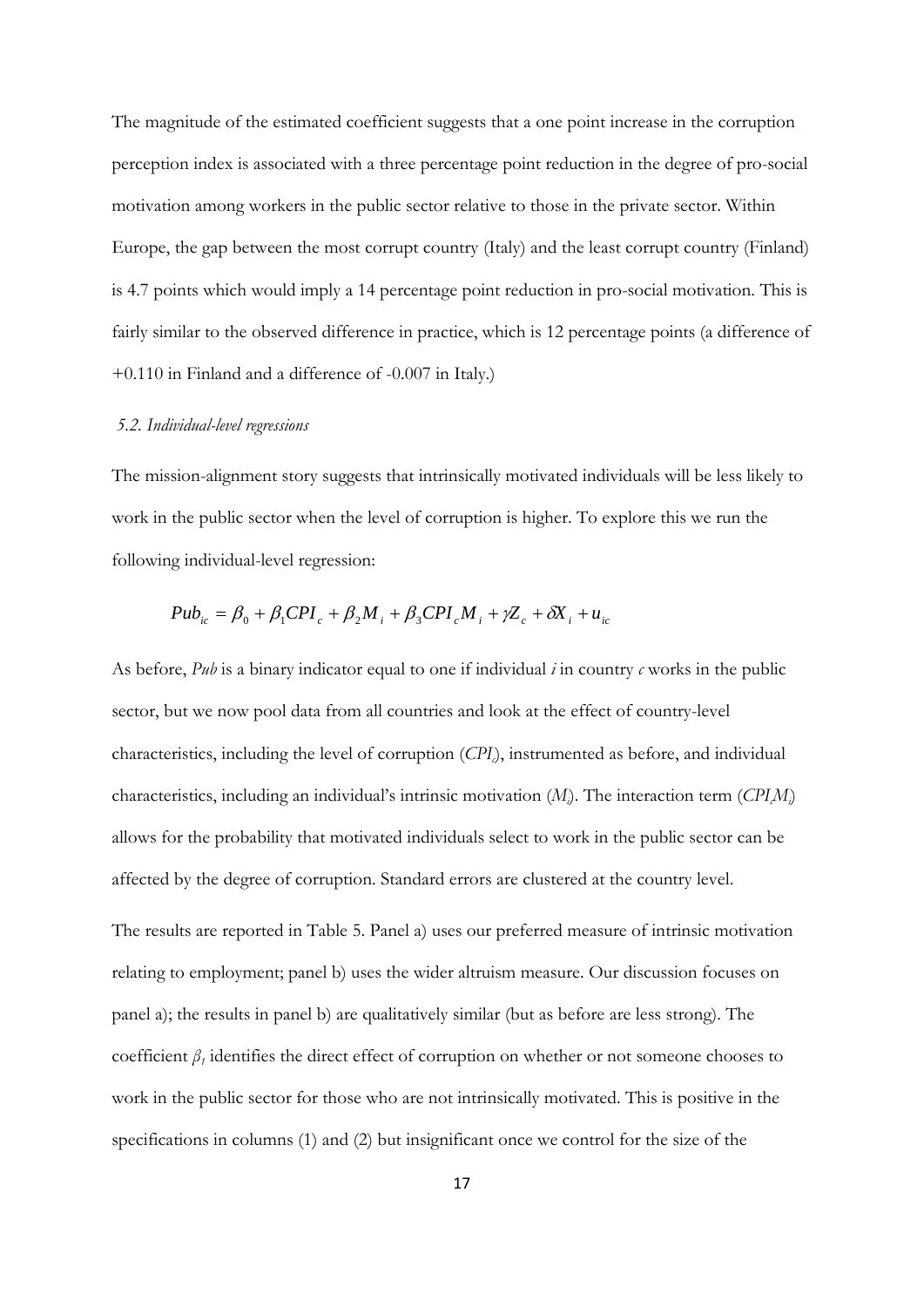government in column (3). We find that motivated workers are more likely to work in the public sector, but the coefficient on the interaction term,  $\beta_3$  is negative and significant. Based on the results in column (3), the overall effect of intrinsic motivation (combining the direct effect and the interaction term) loses statistical significance when the CPI is greater than 5.6. From Table 1 27 countries have CPI levels above this – Mexico, Argentina, Poland, Brazil, India, Bulgaria, Romania, China, Turkey, Ukraine, Russia, Peru, Ghana, Moldova, Georgia, Thailand, Indonesia, Vietnam, Egypt, Morocco, Iran, Trinidad and Tobago, Burkina Faso, Ethiopia, Mali, Rwanda and Zambia.

Our main results control for the size of the public sector and the level of GDP. One possibility, however, is that the selection of motivated workers into the public sector may vary depending on the overall level of income in a country and that, to the extent that corruption is correlated with GDP, we are picking up this differential selection process. To test this, we run separate regressions on the richest and poorest 50 per cent of countries (results reported in columns (4) and (5)). In this case, the magnitude of the coefficients on the interaction term is actually higher among poorer countries (although it is not statistically significant).

Finally, we split the sample into younger workers (aged 35 and under) and older workers and run separate regressions for each group. The results, reported in columns (6) and (7) confirm previous findings that there is a stronger tendency for younger, intrinsically motivated workers to select the public sector (than older). They also show that corruption has a bigger negative effect on the likelihood of working in the public sector for younger motivated workers than for older. This latter finding is more consistent with a selection story than with the alternative adaptation story since the adaptation effect would be expected to be more pronounced among older workers.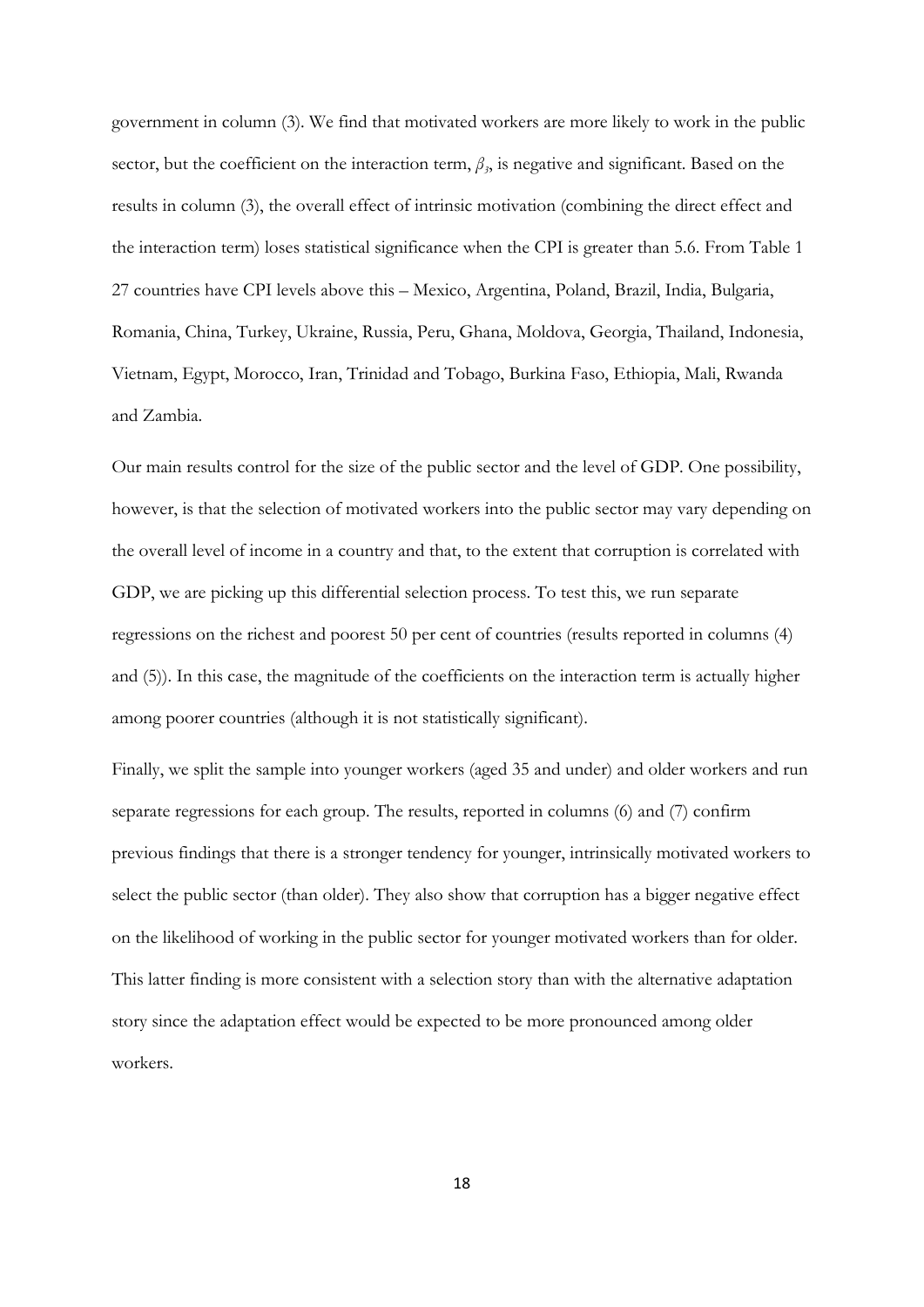# *6. Conclusions*

This paper has presented new evidence on worker motivation in the public and private sectors across a large sample of countries using data from the World Values Survey. Previous singlecountry studies have found intrinsic motivation to be higher in the public sector than in the private sector. We show that, while this is the case for many countries, it is not a universal tendency. Using our preferred measure of motivation (motivation in employment), we find that there are eight (out of 51) countries where the absolute levels of intrinsic motivation are higher in the private sector. Once we control for the characteristics of workers (age, gender, education), this increases to 21 countries.

Our analysis shows that corruption may explain at least some of the variation across countries. Our argument is that corruption reduces the mission alignment between intrinsically motivated workers and the public sector. We provide empirical support for this argument at both the country- and individual level. Our empirical results are consistent with a number of recent studies that emphasize the importance of mission-alignment (Besley and Ghatak, 2005, Dur and Zoutenbier, 2011) where the characteristics of both individual workers and the sector are important in producing the positive "mission match" that results in a higher level of intrinsic motivation and pro-social behaviour among public sector workers. A novel aspect of our paper is to emphasize one of the potential aspects of the public sector that might be important in delivering a mission match, namely the degree of corruption.

Our findings have a number of implications. First, they provide some empirical support for the importance of mission in attracting intrinsically motivated workers into the public sector. Governments can potentially affect the mission of the public sector – and therefore influence the level of motivation among the workforce. Second, they highlight a potential mechanism through which corrupt institutions may lead to worse public service outcomes.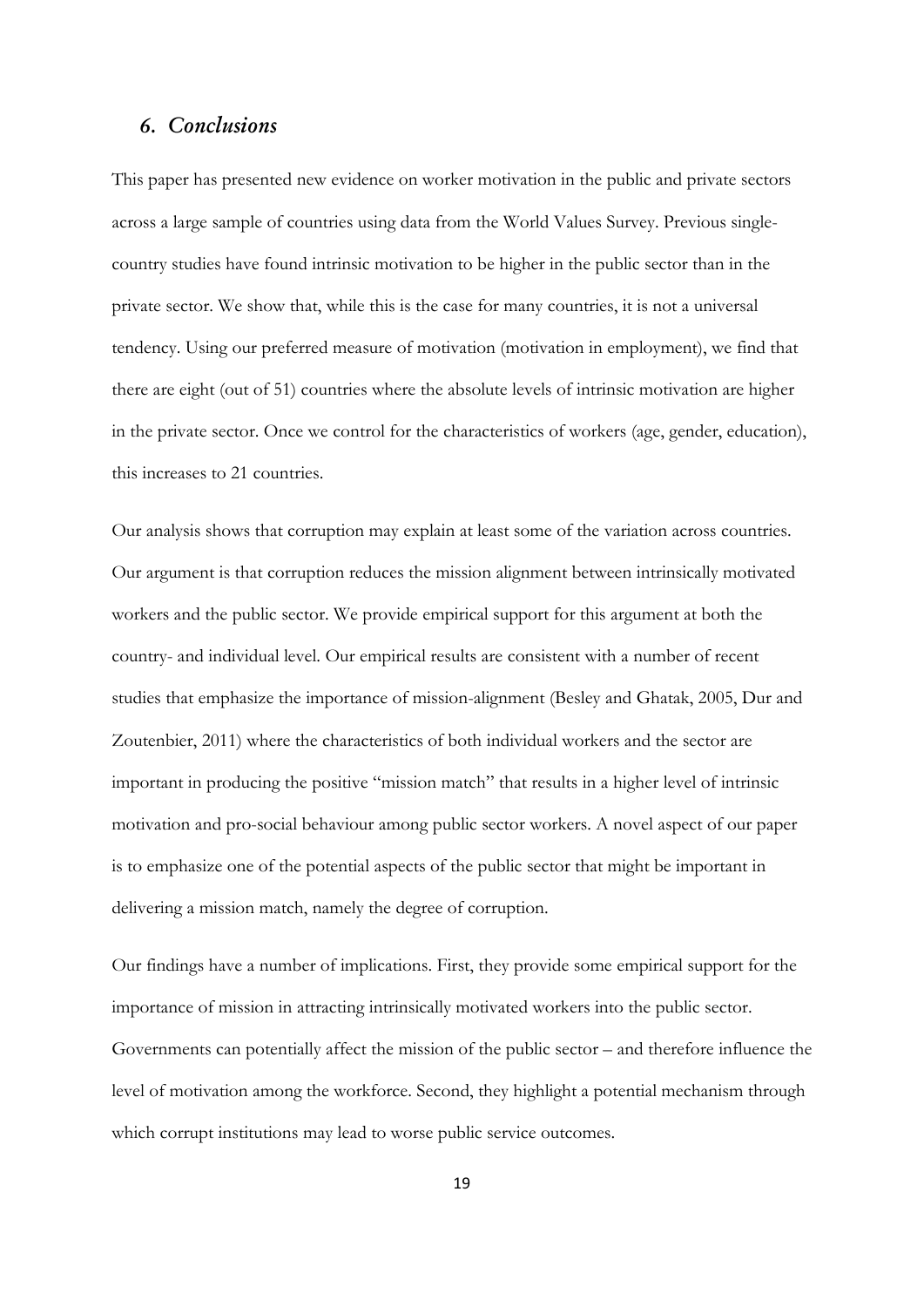## References

- Toke Aidt, Jayasri Dutta and Vania Sena (2008) ["Governance regimes, corruption and growth:](http://ideas.repec.org/a/eee/jcecon/v36y2008i2p195-220.html)  [Theory and evidence"](http://ideas.repec.org/a/eee/jcecon/v36y2008i2p195-220.html) *[Journal of Comparative Economics](http://ideas.repec.org/s/eee/jcecon.html)* 36(2): 195-220
- Lara Aknin, Chris Barrington-Leigh, Elizabeth Dunn, John Heliwell, Robert Biswas-Diener, Imelda Kemeza, Paul Nyende, Claire Ashton-James and Michael Norton (2011) "Prosocial spending and well-being: cross-cultural evidence for a psychological universal", NBER working paper 16415
- Timothy Besley and Maitreesh Ghatak (2005) "Competition and Incentives with Motivated Agents" *American Economic Review* 95 (3): 616–636.
- Gene Brewer (2003) "Building social capital: Civic attitudes and behavior of public servants" *Journal of Public Administration Research and Theory* 13: 5–26.
- Matthew Cole (2006) "Corruption, income and the environment: An empirical analysis" *Ecological Economics* 62: 637-647
- Josse Delfgauuw and Robert Dur (2009) "Incentives and worker motivation", *The Economic Journal* 118: 171–191.
- Josse Delfgauuw and Robert Dur (2007) "Signaling and screening of workers' motivation" *Journal of Economic Behavior and Organisation* 62: 605–624
- Avinash Dixit (2002) "Incentives and organizations in the public sector: an interpretative review" *Journal of Human Resources* 37: 696–727.
- Robert Dur and Robin Zoutenbier (2011) *Working For a Good Cause*, Tinbergen Institute Working Paper, TI 2011-168/1
- Patrick Francois and Michael Vlassopoulos (2008), "Pro-social Motivation and the Delivery of Social Services", *CESifo Economic Studies*, 54(1): 22-54.
- Sue Frank and Gregory Lewis (2004). "Government Employees: Working Hard or Hardly Working?" *The American Review of Public Administration* 34, 36-51.
- Robert Hall and Charles Jones (1999) "Why do some countries produce so much more output per worker than others?" *Quarterly Journal of Economics* 114: 83-116
- David Houston (2000) "Public-Service Motivation: A Multivariate Test", *Journal of Public Administration Research and Theory*, 10(4): 713-727.
- David Houston (2006) "Walking the walk of public service motivation: Public employees and charitable gifts of time, blood, and money", *Journal of Public Administration Research and Theory* 16:67–86
- Paul Gregg, Paul Grout, Anita Ratcliffe, Sarah Smith and Frank Windmeijer (2011) "How important is pro-social behaviour in the delivery of public services?" *Journal of Public Economics* 95: 758–766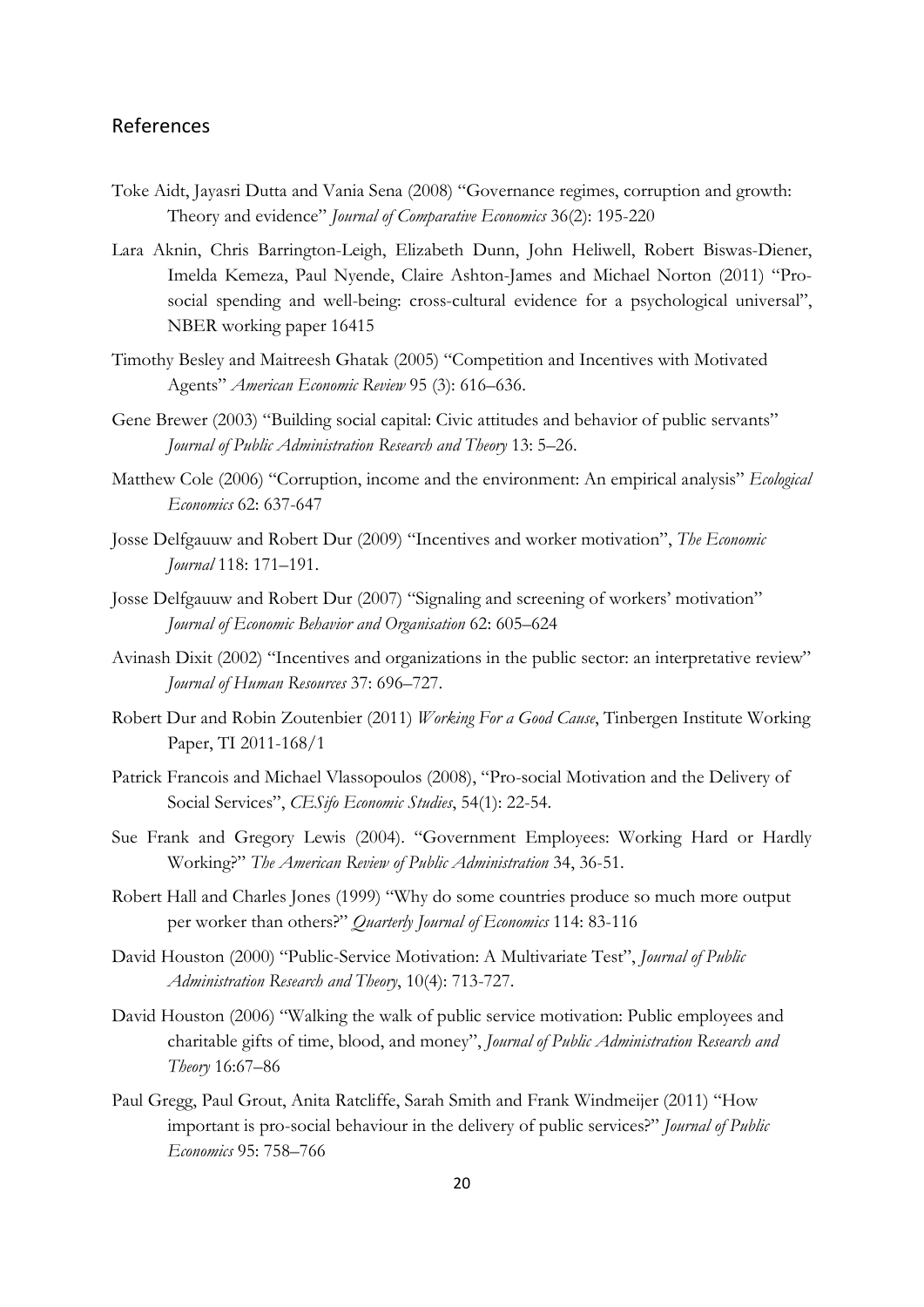- Sanjeev Gupta, Hamid Davoodi and Rosa Alonso-Terme (2002) "Does Corruption Affect Income Inequality and the Poor?" *Economics of Governance* 3: 23-45.
- Peter John and Mark Johnson. 2008. "Is There Still a Public Service Ethos?" In: A. Park, J. Curtice, K. Thompson, M. Phillips, M. Johnson, and E. Clery, eds. British Social Attitudes:The 24th Report. London: Sage.
- Daniel Lederman, Norman Loayza and Rodrigo and Soares (2005) "Accountability and Corruption: Political Institutions Matter" *Economics and Politics* 17: 1-35.
- Gregory Lewis and Sue Frank (2002)," Who Wants to Work for the Government?" *Public Administration Review*, 62(4): 395-404.
- James Perry and Lois Wise (1990), "The Motivational Bases of Public Service", *Public Administration Review*, 50(3): 367-373.
- James Perry, Annie Hondeghem, and Lois Wise (2010), "Revisiting the Motivational Bases of Public Service: Twenty Years of Research and an Agenda for the Future", *Public Administration Review,* 70(5): 681-690.
- Torsten Persson and Guido Tabellini (2003) *The Economic Effect of Constitutions: What Do the Data Say?* MIT Press.
- Hal Rainey and Paula Steinbauer (1999), "Galloping Elephants: Developing Elements of a Theory of Effective Government Organisations", *Journal of Public Administration Research and Theory*, 9(1): 1-32
- Daniela Serra, Pieter Serneels and Abigail Barr, (2011) "Intrinsic Motivations and the Nonprofit Health Sector", *Personality and Individual Differences* 31(3): 309-314
- Salvatore Schiavo-Campo, Giulio De Tommaso and Amitabha Mukherjee *(*1997) *"*An international statistical survey of government employment and wages", *Policy Research Working Paper 1806.* Washington, DC*:* World Bank Institution
- Guido Tabellini (2008) "Institutions and culture" *Journal of the European Economic Association,* 2008 6(2–3):255–294
- Daniel Treisman (2000) "The Causes of Corruption: A Cross-National Study", *Journal of Public Economics*, 76: 399-457
- Caroline Van Rijckeghem and Beatrice Weber (2001) "Bureaucratic corruption and the rate of temptation: Do wages in the civil service affect corruption, and by how much?" *Journal of Development Economics*, 65: 307-331
- Tonin, Mirco and Michael Vlassopoulos (2010) "Disentangling the Sources of Pro-socially Motivated Effort: A Field Experiment", *Journal of Public Economics*, 94(11-12): 1086-1092.
- Wright, Bradley E. (2007), "Public Service and Motivation: Does Mission Matter?", *Public Administration Review*, 67(1): 54-64.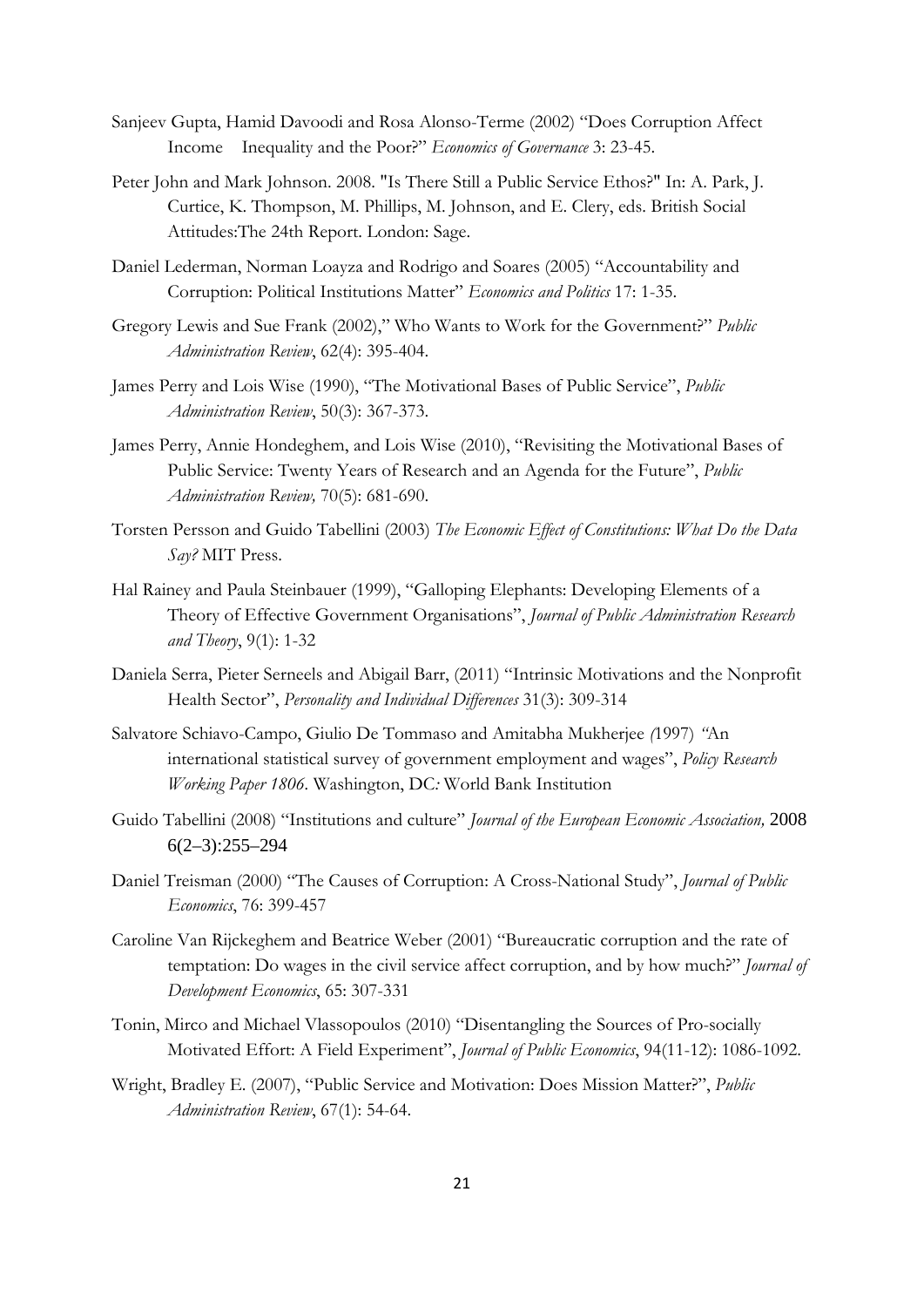# **Table 1: Summary statistics**

| <b>World Values Survey</b><br>Corruption |        |            |                      |                      |             |                   |                |  |
|------------------------------------------|--------|------------|----------------------|----------------------|-------------|-------------------|----------------|--|
|                                          |        | Proportion | Prop <sup>n</sup> in | Prop <sup>n</sup> in | Prop $n$ in | <b>ILO Public</b> | Measure        |  |
|                                          | Obs    | Employed   | private              | Public               | <b>NFP</b>  | sector            | (CPI)          |  |
| Andorra (AN)                             | 881    | 0.95       | 0.78                 | 0.21                 | 0.01        |                   |                |  |
| Argentina (AR)                           | 740    | 0.49       | 0.72                 | $0.26\,$             | 0.02        | 0.16              | 7.1            |  |
| Australia (AU)                           | 965    | 0.78       | 0.69                 | 0.25                 | 0.06        | 0.16              | 1.3            |  |
| Brazil (BR)                              | 1,225  | 0.41       | 0.67                 | 0.27                 | 0.05        |                   | 6.7            |  |
| Britain (GB)                             | 725    | 0.66       | 0.71                 | 0.25                 | 0.04        | 0.2               | 1.4            |  |
| Bulgaria (BU)                            | 706    | 0.60       | 0.71                 | 0.29                 | 0.00        | 0.29              | 6              |  |
| Burkina Faso (BF)                        | 1,223  | 0.35       | 0.48                 | 0.27                 | 0.25        |                   | 6.8            |  |
| Canada (CA)                              | 1,503  | 0.68       | 0.69                 | 0.28                 | 0.03        | 0.19              | $1.5\,$        |  |
| Chile (CH)                               | 770    | 0.54       | 0.82                 | 0.13                 | 0.05        | 0.15              | 2.7            |  |
| China (CN)                               | 1,705  | 0.24       | 0.57                 | 0.42                 | $0.01\,$    |                   | 6.7            |  |
| Cyprus (CY)                              | 870    | 0.65       | 0.74                 | 0.23                 | 0.03        | 0.18              | 4.4            |  |
| Egypt (EG)                               | 2,697  | 0.38       | 0.55                 | 0.44                 | $0.01\,$    |                   | 6.7            |  |
| Ethiopia (ET)                            | 1,330  | 0.50       | 0.67                 | 0.29                 | 0.05        |                   | 7.6            |  |
| Finland (FI)                             | 724    | 0.66       | 0.57                 | 0.41                 | 0.03        | 0.27              | 0.4            |  |
| France (FR)                              | 720    | 0.68       | 0.68                 | 0.28                 | 0.04        | 0.29              | 2.6            |  |
| Georgia (GE)                             | 1,112  | 0.40       | 0.59                 | 0.32                 | 0.09        | 0.21              | 7.2            |  |
| Germany (DE)                             | 1,306  | 0.62       | 0.56                 | 0.22                 | 0.21        | 0.15              | $\overline{c}$ |  |
| Ghana (GH)                               | 1,278  | 0.64       | 0.83                 | 0.12                 | 0.05        |                   | 6.7            |  |
| India (I)                                | 1,736  | 0.45       | 0.39                 | 0.17                 | 0.44        |                   | 6.7            |  |
| Indonesia (IN)                           | 1,766  | 0.49       | 0.67                 | 0.30                 | 0.03        |                   | 7.6            |  |
| Iran (IR)                                | 2,268  | 0.43       | 0.64                 | 0.31                 | 0.04        | 0.19              | 7.3            |  |
| Italy (IT)                               | 773    | 0.54       | 0.70                 | 0.27                 | 0.03        | 0.15              | 5.1            |  |
| Japan (JA)                               | 796    | 0.71       | 0.82                 | 0.15                 | 0.03        | 0.08              | 2.4            |  |
| Malaysia (MY)                            | 977    | 0.66       | 0.74                 | $0.18\,$             | $0.08\,$    | 0.17              | 5              |  |
| Mali (MA)                                | 1,197  | 0.32       | 0.34                 | 0.26                 | 0.40        |                   | 7.2            |  |
| Mexico (ME)                              | 1,289  | 0.50       | 0.68                 | 0.23                 | 0.08        | 0.12              | 6.7            |  |
| Moldova (MO)                             | 821    | 0.62       | 0.56                 | 0.43                 | 0.01        | 0.27              | 6.8            |  |
| Morocco (MC)                             | 1,066  | 0.90       | 0.89                 | $0.10\,$             | $0.01\,$    | 0.1               | 6.8            |  |
| Netherlands (NE)                         | 741    | 0.61       | 0.66                 | 0.26                 | $0.08\,$    |                   | 1.3            |  |
| Norway (NO)                              | 778    | 0.85       | 0.62                 | 0.38                 | $0.01\,$    | 0.35              | 1.2            |  |
| Peru (PE)                                | 1,246  | 0.27       | 0.66                 | 0.29                 | 0.05        |                   | 6.7            |  |
| Poland (PO)                              | 730    | 0.58       | 0.61                 | 0.38                 | $0.01\,$    | 0.27              | 6.3            |  |
| Romania (RO)                             | 1,253  | 0.54       | 0.66                 | 0.34                 | $0.00\,$    | 0.21              | 6.9            |  |
| Russia (RU)                              | 1,513  | 0.72       | 0.55                 | 0.40                 | 0.06        | 0.33              | $7.5\,$        |  |
| Rwanda (RW)                              | 1,265  | 0.63       | 0.79                 | 0.14                 | $0.07\,$    |                   | 7.5            |  |
| South Africa (SA)                        | 2,278  | 0.54       | 0.71                 | 0.19                 | 0.10        |                   | 5.4            |  |
| South Korea (SK)                         | 1,026  | 0.51       | 0.62                 | 0.27                 | 0.10        |                   | 4.9            |  |
| Serbia (SE)                              | 1,040  | $0.57\,$   | $0.58\,$             | 0.42                 | $0.00\,$    |                   | 7              |  |
| Slovenia (SL)                            | 762    | 0.63       | 0.63                 | 0.35                 | $0.02\,$    | 0.29              | 3.6            |  |
| Spain (SP)                               | 809    | 0.58       | 0.82                 | $0.18\,$             | $0.00\,$    | 0.15              | $3.2\,$        |  |
| Sweden (SV)                              | 720    | 0.83       | 0.59                 | 0.40                 | $0.01\,$    | 0.34              | $0.8\,$        |  |
| Switzerland (SW)                         | 797    | 0.83       | 0.65                 | 0.31                 | 0.04        |                   | 0.9            |  |
| Taiwan (TA)                              | 982    | 0.78       | 0.84                 | 0.15                 | $0.01\,$    |                   | 4.1            |  |
| Thailand (TH)                            | 1,235  | 0.71       | 0.35                 | 0.16                 | 0.49        | 0.09              | 6.4            |  |
| Trinidad Tobago (TT)                     | 763    | 0.62       | $0.68\,$             | $0.30\,$             | $0.01\,$    | 0.27              | 6.8            |  |
| Turkey (TU)                              | 1,167  | 0.40       | $0.81\,$             | 0.18                 | $0.01\,$    | 0.14              | $6.2\,$        |  |
| Ukraine (UK)                             | 784    | 0.67       | 0.41                 | 0.53                 | $0.06\,$    | 0.22              | $7.2\,$        |  |
| Uruguay (UR)                             | 668    | 0.50       | $0.80\,$             | $0.18\,$             | $0.01\,$    | $0.16\,$          | $3.6\,$        |  |
| USA (US)                                 | 907    | 0.66       | $0.70\,$             | 0.19                 | 0.11        | 0.16              | 2.7            |  |
| Vietnam (VI)                             | 1,199  | 0.25       | $0.36\,$             | 0.61                 | 0.03        |                   | 7.4            |  |
| Zambia (ZA)                              | 1,203  | 0.38       | 0.54                 | 0.39                 | $0.07\,$    |                   | 7.4            |  |
| Total                                    | 57,035 | 34,789     | 20,572               | 8,569                | 2,331       |                   |                |  |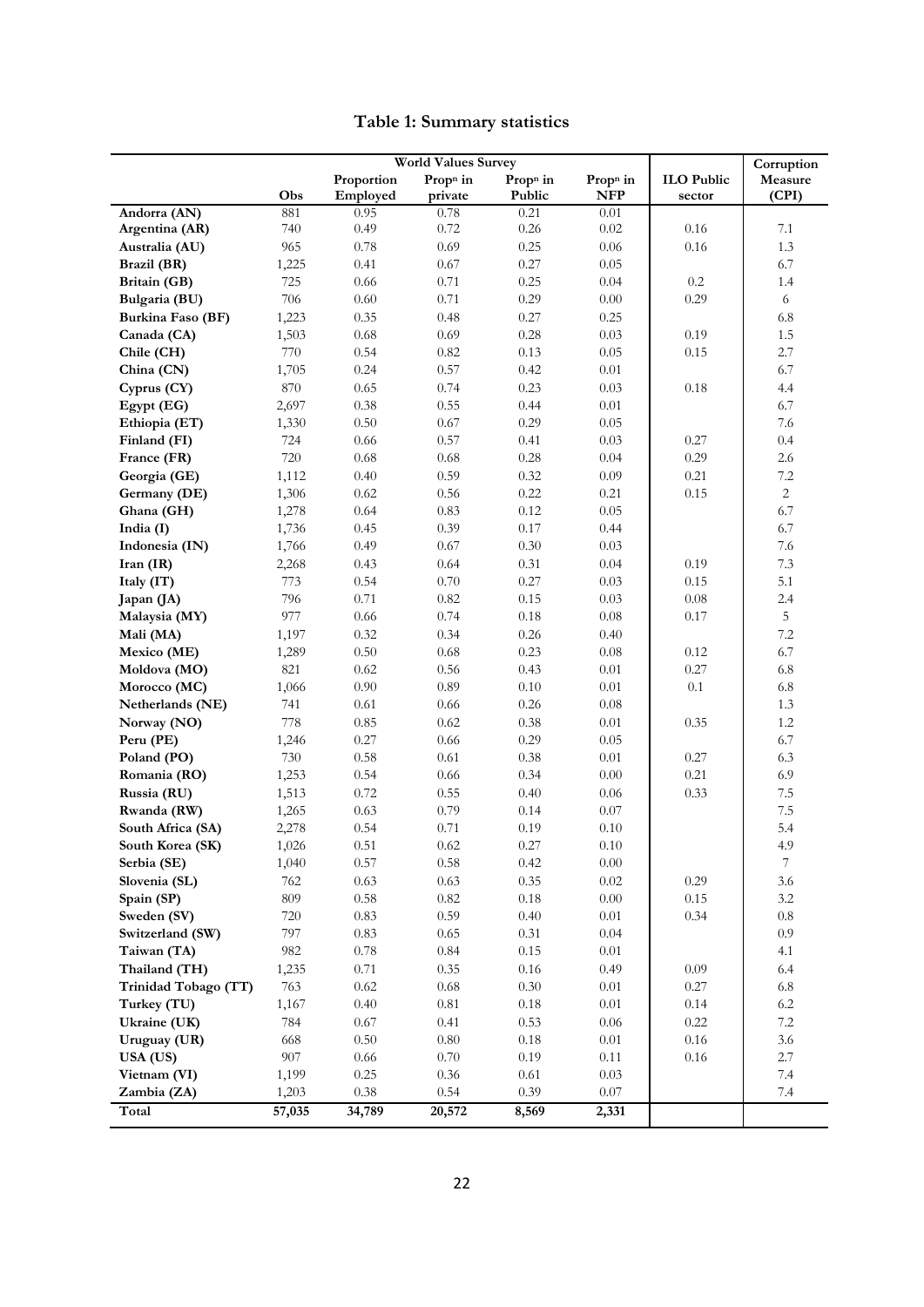#### **Table 2: Self-reported motivation among public/private sector workers**

Ordered in terms of the difference in the work motivation variable between the public and private sectors

|                     | Proportion who are pro-socially motivated, according to different indicators |         |           |        |                     |          |                             |         |          |  |
|---------------------|------------------------------------------------------------------------------|---------|-----------|--------|---------------------|----------|-----------------------------|---------|----------|--|
|                     | (1) Work motivation                                                          |         |           |        | (2) Life motivation |          | (3) Active charity/env org. |         |          |  |
| Country             | Public                                                                       | Private | Diff      | Public | Private             | Diff     | Public                      | Private | Diff     |  |
| <b>Britain</b>      | 0.467                                                                        | 0.289   | 0.178     | 0.642  | 0.583               | 0.059    | 0.308                       | 0.195   | 0.113    |  |
| Andorra             | 0.602                                                                        | 0.436   | 0.166     | 0.729  | 0.758               | $-0.029$ | 0.192                       | 0.156   | 0.036    |  |
| <b>USA</b>          | 0.384                                                                        | 0.226   | 0.158     | 0.509  | 0.530               | $-0.021$ | 0.241                       | 0.162   | 0.080    |  |
| Norway              | 0.583                                                                        | 0.447   | 0.136     | 0.719  | 0.700               | 0.019    | 0.149                       | 0.086   | 0.062    |  |
| Canada              | 0.496                                                                        | 0.361   | 0.135     | 0.785  | 0.729               | 0.056    | 0.340                       | 0.235   | 0.105    |  |
| Peru                | 0.423                                                                        | 0.298   | 0.125     | 0.663  | 0.631               | 0.033    | 0.265                       | 0.133   | 0.133    |  |
| Turkey              | 0.313                                                                        | 0.194   | 0.119     | 0.663  | 0.560               | 0.102    | 0.036                       | 0.026   | 0.010    |  |
| Finland             | 0.357                                                                        | 0.247   | 0.110     | 0.418  | 0.424               | $-0.006$ | 0.128                       | 0.055   | 0.072    |  |
| Germany             | 0.266                                                                        | 0.160   | 0.106     | 0.540  | 0.385               | 0.155    | 0.078                       | 0.044   | 0.035    |  |
| Sweden              | 0.544                                                                        | 0.441   | 0.104     | 0.755  | 0.708               | 0.048    | 0.109                       | 0.066   | 0.043    |  |
| Chile               | 0.222                                                                        | 0.129   | 0.093     | 0.698  | 0.651               | 0.047    | 0.204                       | 0.091   | 0.113    |  |
| China               | 0.230                                                                        | 0.145   | 0.086     | 0.676  | 0.601               | 0.075    | 0.143                       | 0.064   | 0.079    |  |
| Argentina           | 0.260                                                                        | 0.177   | 0.083     | 0.745  | 0.641               | 0.104    | 0.094                       | 0.065   | 0.029    |  |
| Iran                | 0.375                                                                        | 0.292   | 0.083     | 0.582  | 0.562               | 0.020    | 0.180                       | 0.130   | 0.050    |  |
| Vietnam             | 0.133                                                                        | 0.075   | 0.058     | 0.425  | 0.453               | $-0.027$ | 0.202                       | 0.150   | 0.053    |  |
| Ethiopia            | 0.096                                                                        | 0.050   | 0.046     | 0.463  | 0.346               | 0.117    | 0.234                       | 0.134   | 0.100    |  |
| Indonesia           | 0.213                                                                        | 0.169   | 0.044     | 0.717  | 0.590               | 0.126    | 0.322                       | 0.253   | 0.068    |  |
| Thailand            | 0.124                                                                        | 0.082   | 0.042     | 0.316  | 0.276               | 0.040    | 0.161                       | 0.160   | 0.001    |  |
| Serbia              | 0.161                                                                        | 0.120   | 0.041     | 0.541  | 0.489               | 0.052    | 0.156                       | 0.101   | 0.054    |  |
| Australia           | 0.355                                                                        | 0.315   | 0.040     | 0.516  | 0.462               | 0.054    | 0.160                       | 0.127   | 0.033    |  |
| Japan               | 0.293                                                                        | 0.253   | 0.040     | 0.185  | 0.192               | $-0.006$ | 0.012                       | 0.009   | 0.003    |  |
| Rwanda              | 0.202                                                                        | 0.162   | 0.040     | 0.574  | 0.541               | 0.033    | 0.284                       | 0.154   | 0.131    |  |
| Uruguay             | 0.136                                                                        | 0.099   | 0.036     | 0.754  | 0.562               | 0.192    | 0.115                       | 0.048   | 0.066    |  |
| Ukraine             | 0.158                                                                        | 0.126   | 0.032     | 0.585  | 0.522               | 0.063    | 0.043                       | 0.014   | 0.029    |  |
| Mexico              | 0.336                                                                        | 0.306   | 0.029     | 0.711  | 0.687               | 0.024    | 0.233                       | 0.128   | 0.105    |  |
| <b>Burkina Faso</b> | 0.088                                                                        | 0.059   | 0.029     | 0.598  | 0.604               | $-0.006$ | 0.070                       | 0.063   | 0.007    |  |
| Georgia             | 0.160                                                                        | 0.137   | 0.023     | 0.653  | 0.675               | $-0.022$ | 0.007                       | 0.000   | 0.007    |  |
| Romania             | 0.101                                                                        | 0.078   | 0.022     | 0.687  | 0.555               | 0.132    | 0.028                       | 0.005   | 0.023    |  |
| Taiwan              | 0.214                                                                        | 0.193   | 0.021     | 0.652  | 0.610               | 0.042    | 0.107                       | 0.071   | 0.036    |  |
| India               | 0.101                                                                        | 0.081   | 0.020     | 0.496  | 0.513               | $-0.016$ | 0.323                       | 0.184   | 0.139    |  |
| France              | 0.279                                                                        | 0.261   | 0.018     | 0.584  | 0.553               | 0.031    | 0.161                       | 0.117   | 0.043    |  |
| Morocco             | 0.134                                                                        | 0.119   | 0.015     | 0.515  | 0.434               | 0.082    | 0.071                       | 0.021   | 0.050    |  |
| Poland              | 0.184                                                                        | 0.169   | 0.015     | 0.669  | 0.547               | 0.122    | 0.061                       | 0.034   | 0.027    |  |
| Ghana               | 0.101                                                                        | 0.086   | 0.015     | 0.636  | 0.580               | 0.057    | 0.333                       | 0.127   | 0.206    |  |
| Cyprus              | 0.162                                                                        | 0.149   | 0.013     | 0.838  | 0.763               | 0.075    | 0.131                       | 0.061   | 0.069    |  |
| Malaysia            | 0.111                                                                        | 0.100   | 0.011     | 0.293  | 0.288               | 0.005    | 0.147                       | 0.048   | 0.099    |  |
| Netherlands         | 0.328                                                                        | 0.317   | 0.010     | 0.708  | 0.595               | 0.114    | $0.108\,$                   | 0.074   | 0.035    |  |
| <b>Brazil</b>       | 0.283                                                                        | 0.273   | $0.010\,$ | 0.790  | 0.828               | $-0.039$ | 0.232                       | 0.142   | 0.090    |  |
| Russia              | 0.122                                                                        | 0.115   | $0.007\,$ | 0.402  | 0.366               | 0.036    | 0.009                       | 0.023   | $-0.014$ |  |
| Egypt               | 0.095                                                                        | 0.090   | 0.005     | 0.709  | 0.649               | 0.060    | 0.047                       | 0.016   | 0.031    |  |
| Zambia              | 0.149                                                                        | 0.145   | 0.003     | 0.540  | 0.544               | $-0.004$ | 0.173                       | 0.135   | 0.038    |  |
| Switzerland         | 0.524                                                                        | 0.521   | 0.003     | 0.602  | 0.585               | 0.017    | 0.155                       | 0.142   | 0.014    |  |
| Trinidad and        | 0.343                                                                        | 0.340   | 0.003     | 0.708  | 0.691               | 0.017    | 0.215                       | 0.169   | 0.046    |  |
| Italy               | 0.313                                                                        | 0.319   | $-0.007$  |        |                     |          | 0.123                       | 0.072   | 0.050    |  |
| Moldova             | 0.115                                                                        | 0.122   | $-0.007$  | 0.488  | 0.449               | 0.040    | 0.074                       | 0.045   | 0.028    |  |
| Slovenia            | 0.117                                                                        | 0.125   | $-0.008$  | 0.186  | $0.180\,$           | 0.006    | 0.055                       | 0.024   | 0.031    |  |
| South Africa        | 0.078                                                                        | 0.089   | $-0.012$  | 0.324  | 0.278               | 0.046    | 0.016                       | 0.012   | 0.005    |  |
| Spain               | 0.138                                                                        | 0.153   | $-0.015$  | 0.632  | 0.647               | $-0.015$ | 0.115                       | 0.049   | 0.066    |  |
| Bulgaria            | 0.092                                                                        | 0.110   | $-0.018$  | 0.517  | 0.470               | 0.047    | 0.033                       | 0.013   | 0.020    |  |
| South Korea         | 0.261                                                                        | 0.297   | $-0.036$  | 0.646  | 0.601               | 0.046    | 0.120                       | 0.102   | 0.019    |  |
| Mali                | 0.072                                                                        | 0.164   | $-0.092$  | 0.724  | 0.648               | 0.076    | 0.364                       | 0.264   | 0.100    |  |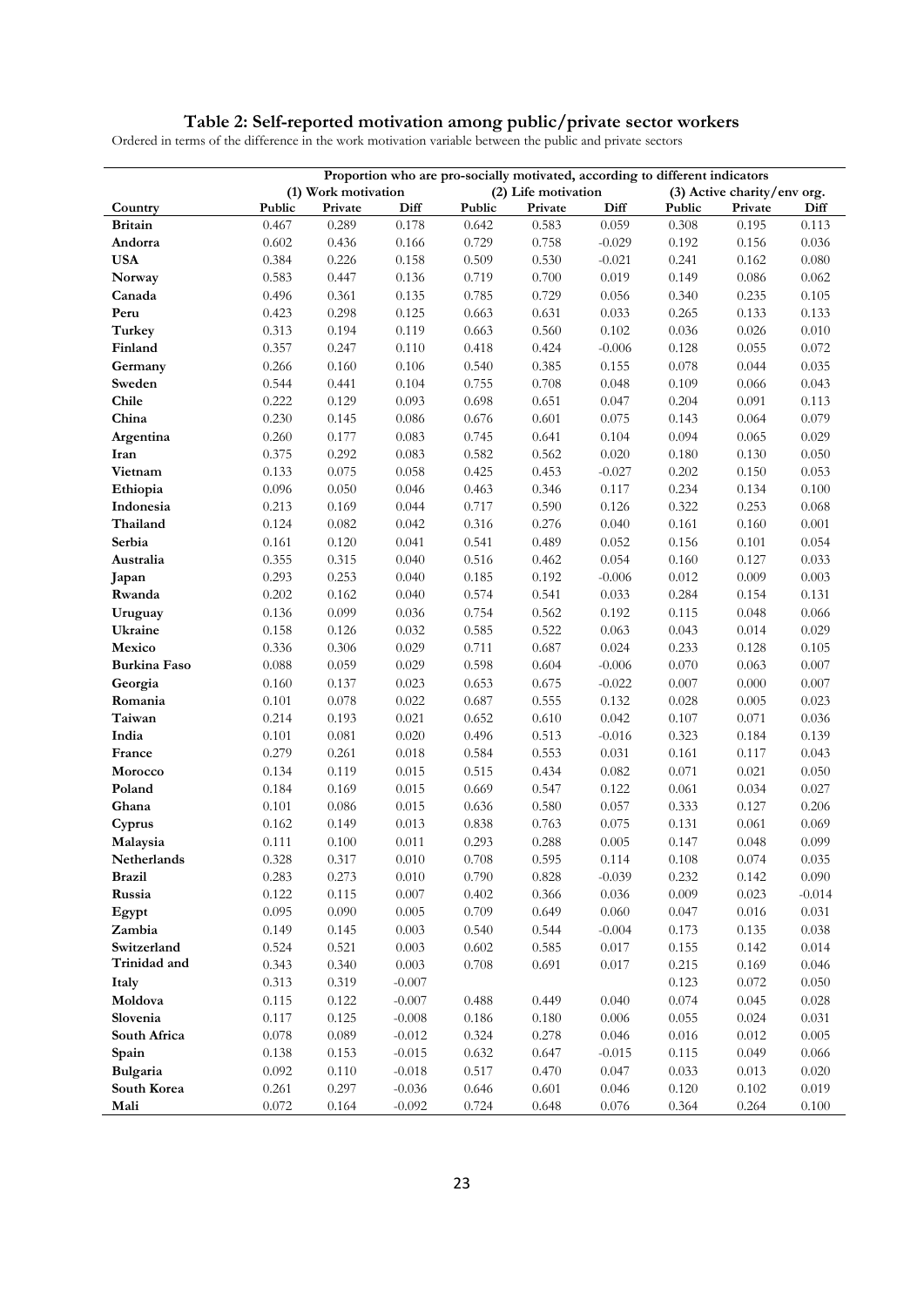# **Table 3: Country-level regression coefficients (bold denotes significant at 10% level)**

Dependent variable = individual works in the public sector  $(0/1)$ 

| Want to do<br>Active in<br>Female<br>imp job<br>help others<br>Country<br>Age<br>Degree<br>sports<br>env org.<br>$-0.002$<br>0.060<br>0.234<br>$-0.017$<br>0.070<br>0.042<br>0.050<br>Andorra<br>0.071<br>0.011<br>0.083<br>0.063<br>0.080<br>0.039<br>$-0.093$<br>Argentina<br>0.005<br>0.185<br>0.154<br>$-0.018$<br>0.018<br>0.012<br>0.034<br>Australia<br>0.064<br>0.005<br>0.195<br>0.244<br>$-0.003$<br>0.116<br>$-0.061$<br><b>Brazil</b><br>0.154<br>0.082<br>0.003<br>0.180<br>0.099<br>0.033<br>0.013<br><b>Britain</b><br>0.009<br>0.101<br>0.220<br>$-0.059$<br>0.002<br>0.104<br>$-0.237$<br>Bulgaria<br>0.282<br>$-0.004$<br>0.091<br>0.473<br>0.069<br>$-0.026$<br>0.013<br><b>Burkina Faso</b><br>0.003<br>0.118<br>0.193<br>0.075<br>0.055<br>0.073<br>0.020<br>Canada<br>0.108<br>0.107<br>0.000<br>0.073<br>0.063<br>0.012<br>$-0.027$<br>Chile<br>0.012<br>0.007<br>0.331<br>0.115<br>0.039<br>0.150<br>0.184<br>China<br>0.189<br>0.002<br>$-0.030$<br>$-0.024$<br>0.058<br>0.137<br>$-0.008$<br>Cyprus<br>0.223<br>0.011<br>0.307<br>0.173<br>$-0.026$<br>0.073<br>0.004<br>Egypt<br>0.101<br>$-0.006$<br>0.126<br>0.321<br>0.083<br>0.085<br>0.102<br>Ethiopia<br>0.006<br>0.282<br>0.250<br>0.039<br>0.119<br>0.041<br>$-0.013$<br>Finland<br>0.006<br>0.050<br>0.277<br>$-0.049$<br>0.027<br>0.062<br>0.060<br>France<br>0.282<br>0.225<br>0.000<br>0.043<br>$-0.045$<br>0.350<br>0.752<br>Georgia<br>$-0.001$<br>0.152<br>0.289<br>0.055<br>0.087<br>0.064<br>0.069<br>Germany<br>0.001<br>0.457<br>$-0.011$<br>0.021<br>0.129<br>0.071<br>$-0.036$<br>Ghana<br>0.394<br>0.006<br>0.141<br>0.004<br>$-0.091$<br>0.080<br>0.119<br>India<br>0.012<br>0.069<br>0.326<br>0.011<br>0.084<br>0.040<br>0.056<br>Indonesia<br>0.005<br>0.381<br>0.086<br>0.016<br>0.035<br>0.076<br>0.063<br>Iran<br>0.008<br>0.165<br>0.212<br>0.100<br>$-0.022$<br>$-0.059$<br>Italy<br>0.104<br>0.001<br>0.050<br>0.021<br>$-0.008$<br>0.091<br>0.052<br>Japan<br>0.006<br>0.042<br>0.161<br>$-0.014$<br>0.219<br>0.085<br>$-0.001$<br>Malaysia<br>0.219<br>0.338<br>0.097<br>0.004<br>$-0.196$<br>0.085<br>0.146<br>Mali<br>0.003<br>0.156<br>0.270<br>$-0.009$<br>$-0.022$<br>0.116<br>0.074<br>Mexico<br>0.252<br>0.007<br>0.000<br>$-0.053$<br>$-0.014$<br>0.087<br>0.011<br>Moldova<br>0.000<br>$-0.022$<br>0.272<br>$-0.002$<br>0.029<br>0.147<br>0.049<br>Morocco<br>0.002<br>0.083<br>$-0.088$<br>0.016<br>0.081<br>0.076<br>$-0.011$<br>Netherlands<br>0.057<br>0.005<br>0.263<br>0.223<br>0.046<br>0.019<br>$-0.056$<br>Norway<br>0.009<br>0.008<br>0.240<br>0.074<br>$-0.012$<br>0.124<br>0.135<br>Peru<br>0.004<br>0.073<br>0.102<br>0.008<br>0.113<br>0.177<br>0.214<br>Poland<br>0.008<br>0.064<br>0.230<br>$-0.016$<br>0.035<br>$-0.225$<br>$-0.036$<br>Romania<br>0.008<br>0.125<br>0.095<br>0.094<br>0.311<br>$-0.056$<br>0.042<br>Russia<br>$-0.002$<br>0.001<br>0.704<br>0.033<br>0.005<br>0.096<br>0.090<br>Rwanda<br>0.001<br>0.225<br>0.041<br>0.038<br>0.024<br>0.057<br>$-0.042$<br>Serbia<br>0.004<br>0.176<br>0.225<br>$-0.012$<br>0.056<br>$-0.044$<br>$-0.022$<br>Slovenia<br>0.029<br>0.006<br>0.065<br>0.196<br>$-0.071$<br>0.037<br>0.113<br>South Africa<br>0.007<br>0.123<br>0.251<br>$-0.076$<br>0.027<br>0.044<br>$-0.010$<br>South Korea<br>0.006<br>$0.000\,$<br>0.274<br>$-0.020$<br>0.141<br>$-0.028$<br>$-0.017$<br>Spain<br>0.004<br>0.305<br>0.096<br>0.034<br>0.087<br>$-0.003$<br>$-0.061$<br>Sweden<br>0.003<br>0.173<br>0.158<br>$-0.022$<br>$-0.016$<br>$-0.002$<br>0.014<br>Switzerland<br>0.004<br>0.190<br>0.018<br>$-0.020$<br>0.014<br>0.017<br>0.041<br>Taiwan<br>0.004<br>$-0.131$<br>0.378<br>0.030<br>0.031<br>0.037<br>0.011<br>Thailand<br>0.006<br>0.333<br>$-0.003$<br>0.003<br>0.022<br>0.136<br>Trinidad and<br>$-0.056$<br>0.249<br>0.085<br>0.003<br>0.064<br>0.066<br>$-0.009$<br>0.026<br>Turkey<br>0.007<br>0.071<br>0.022<br>0.074<br>0.049<br>0.209<br>0.070<br>Ukraine<br>$0.003\,$<br>0.257<br>0.015<br>0.113<br>0.130<br>$-0.013$<br>$-0.083$<br>Uruguay<br>0.095<br>0.080<br>0.002<br>0.056<br>$-0.024$<br>$-0.038$<br><b>USA</b><br>0.161<br>0.003<br>$-0.051$<br>0.100<br>$-0.027$<br>0.087<br>$-0.021$<br>Vietnam<br>0.105<br>0.216<br>0.001<br>0.005<br>$-0.026$<br>0.054<br>$-0.012$<br>Zambia<br>44 (31)<br>49 (45)<br>30(6)<br>48 (18)<br>44 (28)<br>33(10)<br>33(17)<br>$#$ +ive coeffs (sig)<br>7(3)<br>21(1)<br>18(1)<br>3(1)<br>18(0)<br>7(2)<br>1(0)<br>$#$ -ive coeffs (sig) |  |  |        | Active in |  |
|---------------------------------------------------------------------------------------------------------------------------------------------------------------------------------------------------------------------------------------------------------------------------------------------------------------------------------------------------------------------------------------------------------------------------------------------------------------------------------------------------------------------------------------------------------------------------------------------------------------------------------------------------------------------------------------------------------------------------------------------------------------------------------------------------------------------------------------------------------------------------------------------------------------------------------------------------------------------------------------------------------------------------------------------------------------------------------------------------------------------------------------------------------------------------------------------------------------------------------------------------------------------------------------------------------------------------------------------------------------------------------------------------------------------------------------------------------------------------------------------------------------------------------------------------------------------------------------------------------------------------------------------------------------------------------------------------------------------------------------------------------------------------------------------------------------------------------------------------------------------------------------------------------------------------------------------------------------------------------------------------------------------------------------------------------------------------------------------------------------------------------------------------------------------------------------------------------------------------------------------------------------------------------------------------------------------------------------------------------------------------------------------------------------------------------------------------------------------------------------------------------------------------------------------------------------------------------------------------------------------------------------------------------------------------------------------------------------------------------------------------------------------------------------------------------------------------------------------------------------------------------------------------------------------------------------------------------------------------------------------------------------------------------------------------------------------------------------------------------------------------------------------------------------------------------------------------------------------------------------------------------------------------------------------------------------------------------------------------------------------------------------------------------------------------------------------------------------------------------------------------------------------------------------------------------------------------------------------------------------------------------------------------------------------------------------------------------------------------------------------------------------------------------------------------------------------------------------------------------------------------------------------------------------------------------------------------------------------------------------------------------------------------------------------------------------------------------------------------------------------------------------------------------------------------------------------------------------------------------------------------------------------------------------------------------------------------------------------------------------------------------------------------------------------------------------------------------------------------|--|--|--------|-----------|--|
|                                                                                                                                                                                                                                                                                                                                                                                                                                                                                                                                                                                                                                                                                                                                                                                                                                                                                                                                                                                                                                                                                                                                                                                                                                                                                                                                                                                                                                                                                                                                                                                                                                                                                                                                                                                                                                                                                                                                                                                                                                                                                                                                                                                                                                                                                                                                                                                                                                                                                                                                                                                                                                                                                                                                                                                                                                                                                                                                                                                                                                                                                                                                                                                                                                                                                                                                                                                                                                                                                                                                                                                                                                                                                                                                                                                                                                                                                                                                                                                                                                                                                                                                                                                                                                                                                                                                                                                                                                                                           |  |  | Imp to | charity/  |  |
|                                                                                                                                                                                                                                                                                                                                                                                                                                                                                                                                                                                                                                                                                                                                                                                                                                                                                                                                                                                                                                                                                                                                                                                                                                                                                                                                                                                                                                                                                                                                                                                                                                                                                                                                                                                                                                                                                                                                                                                                                                                                                                                                                                                                                                                                                                                                                                                                                                                                                                                                                                                                                                                                                                                                                                                                                                                                                                                                                                                                                                                                                                                                                                                                                                                                                                                                                                                                                                                                                                                                                                                                                                                                                                                                                                                                                                                                                                                                                                                                                                                                                                                                                                                                                                                                                                                                                                                                                                                                           |  |  |        |           |  |
|                                                                                                                                                                                                                                                                                                                                                                                                                                                                                                                                                                                                                                                                                                                                                                                                                                                                                                                                                                                                                                                                                                                                                                                                                                                                                                                                                                                                                                                                                                                                                                                                                                                                                                                                                                                                                                                                                                                                                                                                                                                                                                                                                                                                                                                                                                                                                                                                                                                                                                                                                                                                                                                                                                                                                                                                                                                                                                                                                                                                                                                                                                                                                                                                                                                                                                                                                                                                                                                                                                                                                                                                                                                                                                                                                                                                                                                                                                                                                                                                                                                                                                                                                                                                                                                                                                                                                                                                                                                                           |  |  |        |           |  |
|                                                                                                                                                                                                                                                                                                                                                                                                                                                                                                                                                                                                                                                                                                                                                                                                                                                                                                                                                                                                                                                                                                                                                                                                                                                                                                                                                                                                                                                                                                                                                                                                                                                                                                                                                                                                                                                                                                                                                                                                                                                                                                                                                                                                                                                                                                                                                                                                                                                                                                                                                                                                                                                                                                                                                                                                                                                                                                                                                                                                                                                                                                                                                                                                                                                                                                                                                                                                                                                                                                                                                                                                                                                                                                                                                                                                                                                                                                                                                                                                                                                                                                                                                                                                                                                                                                                                                                                                                                                                           |  |  |        |           |  |
|                                                                                                                                                                                                                                                                                                                                                                                                                                                                                                                                                                                                                                                                                                                                                                                                                                                                                                                                                                                                                                                                                                                                                                                                                                                                                                                                                                                                                                                                                                                                                                                                                                                                                                                                                                                                                                                                                                                                                                                                                                                                                                                                                                                                                                                                                                                                                                                                                                                                                                                                                                                                                                                                                                                                                                                                                                                                                                                                                                                                                                                                                                                                                                                                                                                                                                                                                                                                                                                                                                                                                                                                                                                                                                                                                                                                                                                                                                                                                                                                                                                                                                                                                                                                                                                                                                                                                                                                                                                                           |  |  |        |           |  |
|                                                                                                                                                                                                                                                                                                                                                                                                                                                                                                                                                                                                                                                                                                                                                                                                                                                                                                                                                                                                                                                                                                                                                                                                                                                                                                                                                                                                                                                                                                                                                                                                                                                                                                                                                                                                                                                                                                                                                                                                                                                                                                                                                                                                                                                                                                                                                                                                                                                                                                                                                                                                                                                                                                                                                                                                                                                                                                                                                                                                                                                                                                                                                                                                                                                                                                                                                                                                                                                                                                                                                                                                                                                                                                                                                                                                                                                                                                                                                                                                                                                                                                                                                                                                                                                                                                                                                                                                                                                                           |  |  |        |           |  |
|                                                                                                                                                                                                                                                                                                                                                                                                                                                                                                                                                                                                                                                                                                                                                                                                                                                                                                                                                                                                                                                                                                                                                                                                                                                                                                                                                                                                                                                                                                                                                                                                                                                                                                                                                                                                                                                                                                                                                                                                                                                                                                                                                                                                                                                                                                                                                                                                                                                                                                                                                                                                                                                                                                                                                                                                                                                                                                                                                                                                                                                                                                                                                                                                                                                                                                                                                                                                                                                                                                                                                                                                                                                                                                                                                                                                                                                                                                                                                                                                                                                                                                                                                                                                                                                                                                                                                                                                                                                                           |  |  |        |           |  |
|                                                                                                                                                                                                                                                                                                                                                                                                                                                                                                                                                                                                                                                                                                                                                                                                                                                                                                                                                                                                                                                                                                                                                                                                                                                                                                                                                                                                                                                                                                                                                                                                                                                                                                                                                                                                                                                                                                                                                                                                                                                                                                                                                                                                                                                                                                                                                                                                                                                                                                                                                                                                                                                                                                                                                                                                                                                                                                                                                                                                                                                                                                                                                                                                                                                                                                                                                                                                                                                                                                                                                                                                                                                                                                                                                                                                                                                                                                                                                                                                                                                                                                                                                                                                                                                                                                                                                                                                                                                                           |  |  |        |           |  |
|                                                                                                                                                                                                                                                                                                                                                                                                                                                                                                                                                                                                                                                                                                                                                                                                                                                                                                                                                                                                                                                                                                                                                                                                                                                                                                                                                                                                                                                                                                                                                                                                                                                                                                                                                                                                                                                                                                                                                                                                                                                                                                                                                                                                                                                                                                                                                                                                                                                                                                                                                                                                                                                                                                                                                                                                                                                                                                                                                                                                                                                                                                                                                                                                                                                                                                                                                                                                                                                                                                                                                                                                                                                                                                                                                                                                                                                                                                                                                                                                                                                                                                                                                                                                                                                                                                                                                                                                                                                                           |  |  |        |           |  |
|                                                                                                                                                                                                                                                                                                                                                                                                                                                                                                                                                                                                                                                                                                                                                                                                                                                                                                                                                                                                                                                                                                                                                                                                                                                                                                                                                                                                                                                                                                                                                                                                                                                                                                                                                                                                                                                                                                                                                                                                                                                                                                                                                                                                                                                                                                                                                                                                                                                                                                                                                                                                                                                                                                                                                                                                                                                                                                                                                                                                                                                                                                                                                                                                                                                                                                                                                                                                                                                                                                                                                                                                                                                                                                                                                                                                                                                                                                                                                                                                                                                                                                                                                                                                                                                                                                                                                                                                                                                                           |  |  |        |           |  |
|                                                                                                                                                                                                                                                                                                                                                                                                                                                                                                                                                                                                                                                                                                                                                                                                                                                                                                                                                                                                                                                                                                                                                                                                                                                                                                                                                                                                                                                                                                                                                                                                                                                                                                                                                                                                                                                                                                                                                                                                                                                                                                                                                                                                                                                                                                                                                                                                                                                                                                                                                                                                                                                                                                                                                                                                                                                                                                                                                                                                                                                                                                                                                                                                                                                                                                                                                                                                                                                                                                                                                                                                                                                                                                                                                                                                                                                                                                                                                                                                                                                                                                                                                                                                                                                                                                                                                                                                                                                                           |  |  |        |           |  |
|                                                                                                                                                                                                                                                                                                                                                                                                                                                                                                                                                                                                                                                                                                                                                                                                                                                                                                                                                                                                                                                                                                                                                                                                                                                                                                                                                                                                                                                                                                                                                                                                                                                                                                                                                                                                                                                                                                                                                                                                                                                                                                                                                                                                                                                                                                                                                                                                                                                                                                                                                                                                                                                                                                                                                                                                                                                                                                                                                                                                                                                                                                                                                                                                                                                                                                                                                                                                                                                                                                                                                                                                                                                                                                                                                                                                                                                                                                                                                                                                                                                                                                                                                                                                                                                                                                                                                                                                                                                                           |  |  |        |           |  |
|                                                                                                                                                                                                                                                                                                                                                                                                                                                                                                                                                                                                                                                                                                                                                                                                                                                                                                                                                                                                                                                                                                                                                                                                                                                                                                                                                                                                                                                                                                                                                                                                                                                                                                                                                                                                                                                                                                                                                                                                                                                                                                                                                                                                                                                                                                                                                                                                                                                                                                                                                                                                                                                                                                                                                                                                                                                                                                                                                                                                                                                                                                                                                                                                                                                                                                                                                                                                                                                                                                                                                                                                                                                                                                                                                                                                                                                                                                                                                                                                                                                                                                                                                                                                                                                                                                                                                                                                                                                                           |  |  |        |           |  |
|                                                                                                                                                                                                                                                                                                                                                                                                                                                                                                                                                                                                                                                                                                                                                                                                                                                                                                                                                                                                                                                                                                                                                                                                                                                                                                                                                                                                                                                                                                                                                                                                                                                                                                                                                                                                                                                                                                                                                                                                                                                                                                                                                                                                                                                                                                                                                                                                                                                                                                                                                                                                                                                                                                                                                                                                                                                                                                                                                                                                                                                                                                                                                                                                                                                                                                                                                                                                                                                                                                                                                                                                                                                                                                                                                                                                                                                                                                                                                                                                                                                                                                                                                                                                                                                                                                                                                                                                                                                                           |  |  |        |           |  |
|                                                                                                                                                                                                                                                                                                                                                                                                                                                                                                                                                                                                                                                                                                                                                                                                                                                                                                                                                                                                                                                                                                                                                                                                                                                                                                                                                                                                                                                                                                                                                                                                                                                                                                                                                                                                                                                                                                                                                                                                                                                                                                                                                                                                                                                                                                                                                                                                                                                                                                                                                                                                                                                                                                                                                                                                                                                                                                                                                                                                                                                                                                                                                                                                                                                                                                                                                                                                                                                                                                                                                                                                                                                                                                                                                                                                                                                                                                                                                                                                                                                                                                                                                                                                                                                                                                                                                                                                                                                                           |  |  |        |           |  |
|                                                                                                                                                                                                                                                                                                                                                                                                                                                                                                                                                                                                                                                                                                                                                                                                                                                                                                                                                                                                                                                                                                                                                                                                                                                                                                                                                                                                                                                                                                                                                                                                                                                                                                                                                                                                                                                                                                                                                                                                                                                                                                                                                                                                                                                                                                                                                                                                                                                                                                                                                                                                                                                                                                                                                                                                                                                                                                                                                                                                                                                                                                                                                                                                                                                                                                                                                                                                                                                                                                                                                                                                                                                                                                                                                                                                                                                                                                                                                                                                                                                                                                                                                                                                                                                                                                                                                                                                                                                                           |  |  |        |           |  |
|                                                                                                                                                                                                                                                                                                                                                                                                                                                                                                                                                                                                                                                                                                                                                                                                                                                                                                                                                                                                                                                                                                                                                                                                                                                                                                                                                                                                                                                                                                                                                                                                                                                                                                                                                                                                                                                                                                                                                                                                                                                                                                                                                                                                                                                                                                                                                                                                                                                                                                                                                                                                                                                                                                                                                                                                                                                                                                                                                                                                                                                                                                                                                                                                                                                                                                                                                                                                                                                                                                                                                                                                                                                                                                                                                                                                                                                                                                                                                                                                                                                                                                                                                                                                                                                                                                                                                                                                                                                                           |  |  |        |           |  |
|                                                                                                                                                                                                                                                                                                                                                                                                                                                                                                                                                                                                                                                                                                                                                                                                                                                                                                                                                                                                                                                                                                                                                                                                                                                                                                                                                                                                                                                                                                                                                                                                                                                                                                                                                                                                                                                                                                                                                                                                                                                                                                                                                                                                                                                                                                                                                                                                                                                                                                                                                                                                                                                                                                                                                                                                                                                                                                                                                                                                                                                                                                                                                                                                                                                                                                                                                                                                                                                                                                                                                                                                                                                                                                                                                                                                                                                                                                                                                                                                                                                                                                                                                                                                                                                                                                                                                                                                                                                                           |  |  |        |           |  |
|                                                                                                                                                                                                                                                                                                                                                                                                                                                                                                                                                                                                                                                                                                                                                                                                                                                                                                                                                                                                                                                                                                                                                                                                                                                                                                                                                                                                                                                                                                                                                                                                                                                                                                                                                                                                                                                                                                                                                                                                                                                                                                                                                                                                                                                                                                                                                                                                                                                                                                                                                                                                                                                                                                                                                                                                                                                                                                                                                                                                                                                                                                                                                                                                                                                                                                                                                                                                                                                                                                                                                                                                                                                                                                                                                                                                                                                                                                                                                                                                                                                                                                                                                                                                                                                                                                                                                                                                                                                                           |  |  |        |           |  |
|                                                                                                                                                                                                                                                                                                                                                                                                                                                                                                                                                                                                                                                                                                                                                                                                                                                                                                                                                                                                                                                                                                                                                                                                                                                                                                                                                                                                                                                                                                                                                                                                                                                                                                                                                                                                                                                                                                                                                                                                                                                                                                                                                                                                                                                                                                                                                                                                                                                                                                                                                                                                                                                                                                                                                                                                                                                                                                                                                                                                                                                                                                                                                                                                                                                                                                                                                                                                                                                                                                                                                                                                                                                                                                                                                                                                                                                                                                                                                                                                                                                                                                                                                                                                                                                                                                                                                                                                                                                                           |  |  |        |           |  |
|                                                                                                                                                                                                                                                                                                                                                                                                                                                                                                                                                                                                                                                                                                                                                                                                                                                                                                                                                                                                                                                                                                                                                                                                                                                                                                                                                                                                                                                                                                                                                                                                                                                                                                                                                                                                                                                                                                                                                                                                                                                                                                                                                                                                                                                                                                                                                                                                                                                                                                                                                                                                                                                                                                                                                                                                                                                                                                                                                                                                                                                                                                                                                                                                                                                                                                                                                                                                                                                                                                                                                                                                                                                                                                                                                                                                                                                                                                                                                                                                                                                                                                                                                                                                                                                                                                                                                                                                                                                                           |  |  |        |           |  |
|                                                                                                                                                                                                                                                                                                                                                                                                                                                                                                                                                                                                                                                                                                                                                                                                                                                                                                                                                                                                                                                                                                                                                                                                                                                                                                                                                                                                                                                                                                                                                                                                                                                                                                                                                                                                                                                                                                                                                                                                                                                                                                                                                                                                                                                                                                                                                                                                                                                                                                                                                                                                                                                                                                                                                                                                                                                                                                                                                                                                                                                                                                                                                                                                                                                                                                                                                                                                                                                                                                                                                                                                                                                                                                                                                                                                                                                                                                                                                                                                                                                                                                                                                                                                                                                                                                                                                                                                                                                                           |  |  |        |           |  |
|                                                                                                                                                                                                                                                                                                                                                                                                                                                                                                                                                                                                                                                                                                                                                                                                                                                                                                                                                                                                                                                                                                                                                                                                                                                                                                                                                                                                                                                                                                                                                                                                                                                                                                                                                                                                                                                                                                                                                                                                                                                                                                                                                                                                                                                                                                                                                                                                                                                                                                                                                                                                                                                                                                                                                                                                                                                                                                                                                                                                                                                                                                                                                                                                                                                                                                                                                                                                                                                                                                                                                                                                                                                                                                                                                                                                                                                                                                                                                                                                                                                                                                                                                                                                                                                                                                                                                                                                                                                                           |  |  |        |           |  |
|                                                                                                                                                                                                                                                                                                                                                                                                                                                                                                                                                                                                                                                                                                                                                                                                                                                                                                                                                                                                                                                                                                                                                                                                                                                                                                                                                                                                                                                                                                                                                                                                                                                                                                                                                                                                                                                                                                                                                                                                                                                                                                                                                                                                                                                                                                                                                                                                                                                                                                                                                                                                                                                                                                                                                                                                                                                                                                                                                                                                                                                                                                                                                                                                                                                                                                                                                                                                                                                                                                                                                                                                                                                                                                                                                                                                                                                                                                                                                                                                                                                                                                                                                                                                                                                                                                                                                                                                                                                                           |  |  |        |           |  |
|                                                                                                                                                                                                                                                                                                                                                                                                                                                                                                                                                                                                                                                                                                                                                                                                                                                                                                                                                                                                                                                                                                                                                                                                                                                                                                                                                                                                                                                                                                                                                                                                                                                                                                                                                                                                                                                                                                                                                                                                                                                                                                                                                                                                                                                                                                                                                                                                                                                                                                                                                                                                                                                                                                                                                                                                                                                                                                                                                                                                                                                                                                                                                                                                                                                                                                                                                                                                                                                                                                                                                                                                                                                                                                                                                                                                                                                                                                                                                                                                                                                                                                                                                                                                                                                                                                                                                                                                                                                                           |  |  |        |           |  |
|                                                                                                                                                                                                                                                                                                                                                                                                                                                                                                                                                                                                                                                                                                                                                                                                                                                                                                                                                                                                                                                                                                                                                                                                                                                                                                                                                                                                                                                                                                                                                                                                                                                                                                                                                                                                                                                                                                                                                                                                                                                                                                                                                                                                                                                                                                                                                                                                                                                                                                                                                                                                                                                                                                                                                                                                                                                                                                                                                                                                                                                                                                                                                                                                                                                                                                                                                                                                                                                                                                                                                                                                                                                                                                                                                                                                                                                                                                                                                                                                                                                                                                                                                                                                                                                                                                                                                                                                                                                                           |  |  |        |           |  |
|                                                                                                                                                                                                                                                                                                                                                                                                                                                                                                                                                                                                                                                                                                                                                                                                                                                                                                                                                                                                                                                                                                                                                                                                                                                                                                                                                                                                                                                                                                                                                                                                                                                                                                                                                                                                                                                                                                                                                                                                                                                                                                                                                                                                                                                                                                                                                                                                                                                                                                                                                                                                                                                                                                                                                                                                                                                                                                                                                                                                                                                                                                                                                                                                                                                                                                                                                                                                                                                                                                                                                                                                                                                                                                                                                                                                                                                                                                                                                                                                                                                                                                                                                                                                                                                                                                                                                                                                                                                                           |  |  |        |           |  |
|                                                                                                                                                                                                                                                                                                                                                                                                                                                                                                                                                                                                                                                                                                                                                                                                                                                                                                                                                                                                                                                                                                                                                                                                                                                                                                                                                                                                                                                                                                                                                                                                                                                                                                                                                                                                                                                                                                                                                                                                                                                                                                                                                                                                                                                                                                                                                                                                                                                                                                                                                                                                                                                                                                                                                                                                                                                                                                                                                                                                                                                                                                                                                                                                                                                                                                                                                                                                                                                                                                                                                                                                                                                                                                                                                                                                                                                                                                                                                                                                                                                                                                                                                                                                                                                                                                                                                                                                                                                                           |  |  |        |           |  |
|                                                                                                                                                                                                                                                                                                                                                                                                                                                                                                                                                                                                                                                                                                                                                                                                                                                                                                                                                                                                                                                                                                                                                                                                                                                                                                                                                                                                                                                                                                                                                                                                                                                                                                                                                                                                                                                                                                                                                                                                                                                                                                                                                                                                                                                                                                                                                                                                                                                                                                                                                                                                                                                                                                                                                                                                                                                                                                                                                                                                                                                                                                                                                                                                                                                                                                                                                                                                                                                                                                                                                                                                                                                                                                                                                                                                                                                                                                                                                                                                                                                                                                                                                                                                                                                                                                                                                                                                                                                                           |  |  |        |           |  |
|                                                                                                                                                                                                                                                                                                                                                                                                                                                                                                                                                                                                                                                                                                                                                                                                                                                                                                                                                                                                                                                                                                                                                                                                                                                                                                                                                                                                                                                                                                                                                                                                                                                                                                                                                                                                                                                                                                                                                                                                                                                                                                                                                                                                                                                                                                                                                                                                                                                                                                                                                                                                                                                                                                                                                                                                                                                                                                                                                                                                                                                                                                                                                                                                                                                                                                                                                                                                                                                                                                                                                                                                                                                                                                                                                                                                                                                                                                                                                                                                                                                                                                                                                                                                                                                                                                                                                                                                                                                                           |  |  |        |           |  |
|                                                                                                                                                                                                                                                                                                                                                                                                                                                                                                                                                                                                                                                                                                                                                                                                                                                                                                                                                                                                                                                                                                                                                                                                                                                                                                                                                                                                                                                                                                                                                                                                                                                                                                                                                                                                                                                                                                                                                                                                                                                                                                                                                                                                                                                                                                                                                                                                                                                                                                                                                                                                                                                                                                                                                                                                                                                                                                                                                                                                                                                                                                                                                                                                                                                                                                                                                                                                                                                                                                                                                                                                                                                                                                                                                                                                                                                                                                                                                                                                                                                                                                                                                                                                                                                                                                                                                                                                                                                                           |  |  |        |           |  |
|                                                                                                                                                                                                                                                                                                                                                                                                                                                                                                                                                                                                                                                                                                                                                                                                                                                                                                                                                                                                                                                                                                                                                                                                                                                                                                                                                                                                                                                                                                                                                                                                                                                                                                                                                                                                                                                                                                                                                                                                                                                                                                                                                                                                                                                                                                                                                                                                                                                                                                                                                                                                                                                                                                                                                                                                                                                                                                                                                                                                                                                                                                                                                                                                                                                                                                                                                                                                                                                                                                                                                                                                                                                                                                                                                                                                                                                                                                                                                                                                                                                                                                                                                                                                                                                                                                                                                                                                                                                                           |  |  |        |           |  |
|                                                                                                                                                                                                                                                                                                                                                                                                                                                                                                                                                                                                                                                                                                                                                                                                                                                                                                                                                                                                                                                                                                                                                                                                                                                                                                                                                                                                                                                                                                                                                                                                                                                                                                                                                                                                                                                                                                                                                                                                                                                                                                                                                                                                                                                                                                                                                                                                                                                                                                                                                                                                                                                                                                                                                                                                                                                                                                                                                                                                                                                                                                                                                                                                                                                                                                                                                                                                                                                                                                                                                                                                                                                                                                                                                                                                                                                                                                                                                                                                                                                                                                                                                                                                                                                                                                                                                                                                                                                                           |  |  |        |           |  |
|                                                                                                                                                                                                                                                                                                                                                                                                                                                                                                                                                                                                                                                                                                                                                                                                                                                                                                                                                                                                                                                                                                                                                                                                                                                                                                                                                                                                                                                                                                                                                                                                                                                                                                                                                                                                                                                                                                                                                                                                                                                                                                                                                                                                                                                                                                                                                                                                                                                                                                                                                                                                                                                                                                                                                                                                                                                                                                                                                                                                                                                                                                                                                                                                                                                                                                                                                                                                                                                                                                                                                                                                                                                                                                                                                                                                                                                                                                                                                                                                                                                                                                                                                                                                                                                                                                                                                                                                                                                                           |  |  |        |           |  |
|                                                                                                                                                                                                                                                                                                                                                                                                                                                                                                                                                                                                                                                                                                                                                                                                                                                                                                                                                                                                                                                                                                                                                                                                                                                                                                                                                                                                                                                                                                                                                                                                                                                                                                                                                                                                                                                                                                                                                                                                                                                                                                                                                                                                                                                                                                                                                                                                                                                                                                                                                                                                                                                                                                                                                                                                                                                                                                                                                                                                                                                                                                                                                                                                                                                                                                                                                                                                                                                                                                                                                                                                                                                                                                                                                                                                                                                                                                                                                                                                                                                                                                                                                                                                                                                                                                                                                                                                                                                                           |  |  |        |           |  |
|                                                                                                                                                                                                                                                                                                                                                                                                                                                                                                                                                                                                                                                                                                                                                                                                                                                                                                                                                                                                                                                                                                                                                                                                                                                                                                                                                                                                                                                                                                                                                                                                                                                                                                                                                                                                                                                                                                                                                                                                                                                                                                                                                                                                                                                                                                                                                                                                                                                                                                                                                                                                                                                                                                                                                                                                                                                                                                                                                                                                                                                                                                                                                                                                                                                                                                                                                                                                                                                                                                                                                                                                                                                                                                                                                                                                                                                                                                                                                                                                                                                                                                                                                                                                                                                                                                                                                                                                                                                                           |  |  |        |           |  |
|                                                                                                                                                                                                                                                                                                                                                                                                                                                                                                                                                                                                                                                                                                                                                                                                                                                                                                                                                                                                                                                                                                                                                                                                                                                                                                                                                                                                                                                                                                                                                                                                                                                                                                                                                                                                                                                                                                                                                                                                                                                                                                                                                                                                                                                                                                                                                                                                                                                                                                                                                                                                                                                                                                                                                                                                                                                                                                                                                                                                                                                                                                                                                                                                                                                                                                                                                                                                                                                                                                                                                                                                                                                                                                                                                                                                                                                                                                                                                                                                                                                                                                                                                                                                                                                                                                                                                                                                                                                                           |  |  |        |           |  |
|                                                                                                                                                                                                                                                                                                                                                                                                                                                                                                                                                                                                                                                                                                                                                                                                                                                                                                                                                                                                                                                                                                                                                                                                                                                                                                                                                                                                                                                                                                                                                                                                                                                                                                                                                                                                                                                                                                                                                                                                                                                                                                                                                                                                                                                                                                                                                                                                                                                                                                                                                                                                                                                                                                                                                                                                                                                                                                                                                                                                                                                                                                                                                                                                                                                                                                                                                                                                                                                                                                                                                                                                                                                                                                                                                                                                                                                                                                                                                                                                                                                                                                                                                                                                                                                                                                                                                                                                                                                                           |  |  |        |           |  |
|                                                                                                                                                                                                                                                                                                                                                                                                                                                                                                                                                                                                                                                                                                                                                                                                                                                                                                                                                                                                                                                                                                                                                                                                                                                                                                                                                                                                                                                                                                                                                                                                                                                                                                                                                                                                                                                                                                                                                                                                                                                                                                                                                                                                                                                                                                                                                                                                                                                                                                                                                                                                                                                                                                                                                                                                                                                                                                                                                                                                                                                                                                                                                                                                                                                                                                                                                                                                                                                                                                                                                                                                                                                                                                                                                                                                                                                                                                                                                                                                                                                                                                                                                                                                                                                                                                                                                                                                                                                                           |  |  |        |           |  |
|                                                                                                                                                                                                                                                                                                                                                                                                                                                                                                                                                                                                                                                                                                                                                                                                                                                                                                                                                                                                                                                                                                                                                                                                                                                                                                                                                                                                                                                                                                                                                                                                                                                                                                                                                                                                                                                                                                                                                                                                                                                                                                                                                                                                                                                                                                                                                                                                                                                                                                                                                                                                                                                                                                                                                                                                                                                                                                                                                                                                                                                                                                                                                                                                                                                                                                                                                                                                                                                                                                                                                                                                                                                                                                                                                                                                                                                                                                                                                                                                                                                                                                                                                                                                                                                                                                                                                                                                                                                                           |  |  |        |           |  |
|                                                                                                                                                                                                                                                                                                                                                                                                                                                                                                                                                                                                                                                                                                                                                                                                                                                                                                                                                                                                                                                                                                                                                                                                                                                                                                                                                                                                                                                                                                                                                                                                                                                                                                                                                                                                                                                                                                                                                                                                                                                                                                                                                                                                                                                                                                                                                                                                                                                                                                                                                                                                                                                                                                                                                                                                                                                                                                                                                                                                                                                                                                                                                                                                                                                                                                                                                                                                                                                                                                                                                                                                                                                                                                                                                                                                                                                                                                                                                                                                                                                                                                                                                                                                                                                                                                                                                                                                                                                                           |  |  |        |           |  |
|                                                                                                                                                                                                                                                                                                                                                                                                                                                                                                                                                                                                                                                                                                                                                                                                                                                                                                                                                                                                                                                                                                                                                                                                                                                                                                                                                                                                                                                                                                                                                                                                                                                                                                                                                                                                                                                                                                                                                                                                                                                                                                                                                                                                                                                                                                                                                                                                                                                                                                                                                                                                                                                                                                                                                                                                                                                                                                                                                                                                                                                                                                                                                                                                                                                                                                                                                                                                                                                                                                                                                                                                                                                                                                                                                                                                                                                                                                                                                                                                                                                                                                                                                                                                                                                                                                                                                                                                                                                                           |  |  |        |           |  |
|                                                                                                                                                                                                                                                                                                                                                                                                                                                                                                                                                                                                                                                                                                                                                                                                                                                                                                                                                                                                                                                                                                                                                                                                                                                                                                                                                                                                                                                                                                                                                                                                                                                                                                                                                                                                                                                                                                                                                                                                                                                                                                                                                                                                                                                                                                                                                                                                                                                                                                                                                                                                                                                                                                                                                                                                                                                                                                                                                                                                                                                                                                                                                                                                                                                                                                                                                                                                                                                                                                                                                                                                                                                                                                                                                                                                                                                                                                                                                                                                                                                                                                                                                                                                                                                                                                                                                                                                                                                                           |  |  |        |           |  |
|                                                                                                                                                                                                                                                                                                                                                                                                                                                                                                                                                                                                                                                                                                                                                                                                                                                                                                                                                                                                                                                                                                                                                                                                                                                                                                                                                                                                                                                                                                                                                                                                                                                                                                                                                                                                                                                                                                                                                                                                                                                                                                                                                                                                                                                                                                                                                                                                                                                                                                                                                                                                                                                                                                                                                                                                                                                                                                                                                                                                                                                                                                                                                                                                                                                                                                                                                                                                                                                                                                                                                                                                                                                                                                                                                                                                                                                                                                                                                                                                                                                                                                                                                                                                                                                                                                                                                                                                                                                                           |  |  |        |           |  |
|                                                                                                                                                                                                                                                                                                                                                                                                                                                                                                                                                                                                                                                                                                                                                                                                                                                                                                                                                                                                                                                                                                                                                                                                                                                                                                                                                                                                                                                                                                                                                                                                                                                                                                                                                                                                                                                                                                                                                                                                                                                                                                                                                                                                                                                                                                                                                                                                                                                                                                                                                                                                                                                                                                                                                                                                                                                                                                                                                                                                                                                                                                                                                                                                                                                                                                                                                                                                                                                                                                                                                                                                                                                                                                                                                                                                                                                                                                                                                                                                                                                                                                                                                                                                                                                                                                                                                                                                                                                                           |  |  |        |           |  |
|                                                                                                                                                                                                                                                                                                                                                                                                                                                                                                                                                                                                                                                                                                                                                                                                                                                                                                                                                                                                                                                                                                                                                                                                                                                                                                                                                                                                                                                                                                                                                                                                                                                                                                                                                                                                                                                                                                                                                                                                                                                                                                                                                                                                                                                                                                                                                                                                                                                                                                                                                                                                                                                                                                                                                                                                                                                                                                                                                                                                                                                                                                                                                                                                                                                                                                                                                                                                                                                                                                                                                                                                                                                                                                                                                                                                                                                                                                                                                                                                                                                                                                                                                                                                                                                                                                                                                                                                                                                                           |  |  |        |           |  |
|                                                                                                                                                                                                                                                                                                                                                                                                                                                                                                                                                                                                                                                                                                                                                                                                                                                                                                                                                                                                                                                                                                                                                                                                                                                                                                                                                                                                                                                                                                                                                                                                                                                                                                                                                                                                                                                                                                                                                                                                                                                                                                                                                                                                                                                                                                                                                                                                                                                                                                                                                                                                                                                                                                                                                                                                                                                                                                                                                                                                                                                                                                                                                                                                                                                                                                                                                                                                                                                                                                                                                                                                                                                                                                                                                                                                                                                                                                                                                                                                                                                                                                                                                                                                                                                                                                                                                                                                                                                                           |  |  |        |           |  |
|                                                                                                                                                                                                                                                                                                                                                                                                                                                                                                                                                                                                                                                                                                                                                                                                                                                                                                                                                                                                                                                                                                                                                                                                                                                                                                                                                                                                                                                                                                                                                                                                                                                                                                                                                                                                                                                                                                                                                                                                                                                                                                                                                                                                                                                                                                                                                                                                                                                                                                                                                                                                                                                                                                                                                                                                                                                                                                                                                                                                                                                                                                                                                                                                                                                                                                                                                                                                                                                                                                                                                                                                                                                                                                                                                                                                                                                                                                                                                                                                                                                                                                                                                                                                                                                                                                                                                                                                                                                                           |  |  |        |           |  |
|                                                                                                                                                                                                                                                                                                                                                                                                                                                                                                                                                                                                                                                                                                                                                                                                                                                                                                                                                                                                                                                                                                                                                                                                                                                                                                                                                                                                                                                                                                                                                                                                                                                                                                                                                                                                                                                                                                                                                                                                                                                                                                                                                                                                                                                                                                                                                                                                                                                                                                                                                                                                                                                                                                                                                                                                                                                                                                                                                                                                                                                                                                                                                                                                                                                                                                                                                                                                                                                                                                                                                                                                                                                                                                                                                                                                                                                                                                                                                                                                                                                                                                                                                                                                                                                                                                                                                                                                                                                                           |  |  |        |           |  |
|                                                                                                                                                                                                                                                                                                                                                                                                                                                                                                                                                                                                                                                                                                                                                                                                                                                                                                                                                                                                                                                                                                                                                                                                                                                                                                                                                                                                                                                                                                                                                                                                                                                                                                                                                                                                                                                                                                                                                                                                                                                                                                                                                                                                                                                                                                                                                                                                                                                                                                                                                                                                                                                                                                                                                                                                                                                                                                                                                                                                                                                                                                                                                                                                                                                                                                                                                                                                                                                                                                                                                                                                                                                                                                                                                                                                                                                                                                                                                                                                                                                                                                                                                                                                                                                                                                                                                                                                                                                                           |  |  |        |           |  |
|                                                                                                                                                                                                                                                                                                                                                                                                                                                                                                                                                                                                                                                                                                                                                                                                                                                                                                                                                                                                                                                                                                                                                                                                                                                                                                                                                                                                                                                                                                                                                                                                                                                                                                                                                                                                                                                                                                                                                                                                                                                                                                                                                                                                                                                                                                                                                                                                                                                                                                                                                                                                                                                                                                                                                                                                                                                                                                                                                                                                                                                                                                                                                                                                                                                                                                                                                                                                                                                                                                                                                                                                                                                                                                                                                                                                                                                                                                                                                                                                                                                                                                                                                                                                                                                                                                                                                                                                                                                                           |  |  |        |           |  |
|                                                                                                                                                                                                                                                                                                                                                                                                                                                                                                                                                                                                                                                                                                                                                                                                                                                                                                                                                                                                                                                                                                                                                                                                                                                                                                                                                                                                                                                                                                                                                                                                                                                                                                                                                                                                                                                                                                                                                                                                                                                                                                                                                                                                                                                                                                                                                                                                                                                                                                                                                                                                                                                                                                                                                                                                                                                                                                                                                                                                                                                                                                                                                                                                                                                                                                                                                                                                                                                                                                                                                                                                                                                                                                                                                                                                                                                                                                                                                                                                                                                                                                                                                                                                                                                                                                                                                                                                                                                                           |  |  |        |           |  |
|                                                                                                                                                                                                                                                                                                                                                                                                                                                                                                                                                                                                                                                                                                                                                                                                                                                                                                                                                                                                                                                                                                                                                                                                                                                                                                                                                                                                                                                                                                                                                                                                                                                                                                                                                                                                                                                                                                                                                                                                                                                                                                                                                                                                                                                                                                                                                                                                                                                                                                                                                                                                                                                                                                                                                                                                                                                                                                                                                                                                                                                                                                                                                                                                                                                                                                                                                                                                                                                                                                                                                                                                                                                                                                                                                                                                                                                                                                                                                                                                                                                                                                                                                                                                                                                                                                                                                                                                                                                                           |  |  |        |           |  |
|                                                                                                                                                                                                                                                                                                                                                                                                                                                                                                                                                                                                                                                                                                                                                                                                                                                                                                                                                                                                                                                                                                                                                                                                                                                                                                                                                                                                                                                                                                                                                                                                                                                                                                                                                                                                                                                                                                                                                                                                                                                                                                                                                                                                                                                                                                                                                                                                                                                                                                                                                                                                                                                                                                                                                                                                                                                                                                                                                                                                                                                                                                                                                                                                                                                                                                                                                                                                                                                                                                                                                                                                                                                                                                                                                                                                                                                                                                                                                                                                                                                                                                                                                                                                                                                                                                                                                                                                                                                                           |  |  |        |           |  |
|                                                                                                                                                                                                                                                                                                                                                                                                                                                                                                                                                                                                                                                                                                                                                                                                                                                                                                                                                                                                                                                                                                                                                                                                                                                                                                                                                                                                                                                                                                                                                                                                                                                                                                                                                                                                                                                                                                                                                                                                                                                                                                                                                                                                                                                                                                                                                                                                                                                                                                                                                                                                                                                                                                                                                                                                                                                                                                                                                                                                                                                                                                                                                                                                                                                                                                                                                                                                                                                                                                                                                                                                                                                                                                                                                                                                                                                                                                                                                                                                                                                                                                                                                                                                                                                                                                                                                                                                                                                                           |  |  |        |           |  |

Notes to table: Coefficients on demographic characteristics are from regressions including Employment Motivation indicator. Other indicators of intrinsic motivation yield similar results.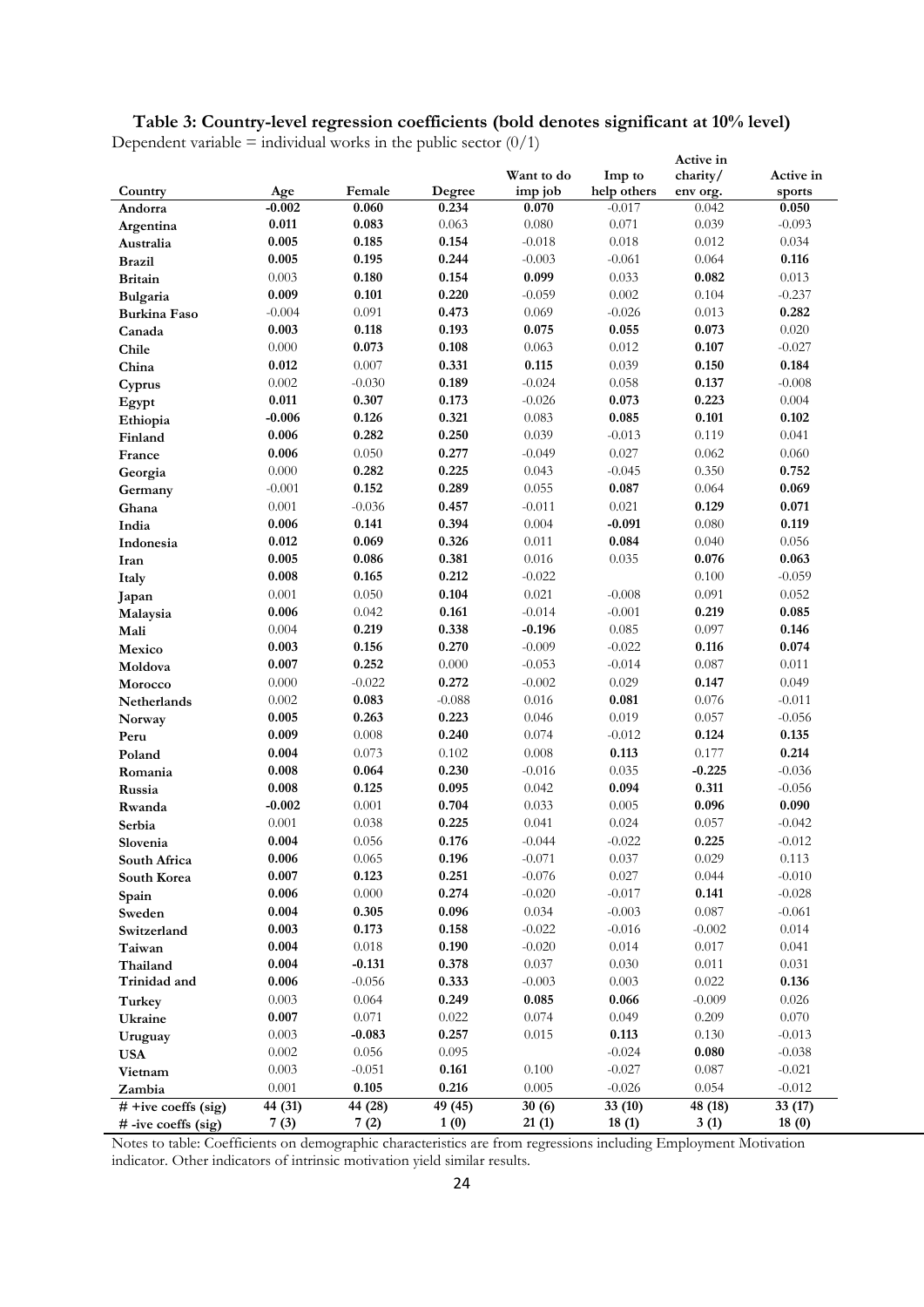|                                | Public-private differential: Want to do an important job |           |             |            |             |           |             |           | PP diff: Imp to help others |  |
|--------------------------------|----------------------------------------------------------|-----------|-------------|------------|-------------|-----------|-------------|-----------|-----------------------------|--|
|                                | <b>OLS</b>                                               |           |             |            | <b>TSLS</b> |           |             |           |                             |  |
|                                | (1)                                                      | (2)       | (3)         | (4)        | (5)         | (6)       | (7)         | (8)       | (9)                         |  |
|                                |                                                          |           | Second      | Second     | Second      | Second    | Second      | Second    | Second                      |  |
|                                |                                                          |           | stage       | stage      | stage       | stage     | stage       | stage     | stage                       |  |
| <b>CPI</b>                     | $-0.0081**$                                              | $-0.0059$ | $-0.0126**$ | $-0.0102*$ | $-0.0313**$ | $-0.0273$ | $-0.0298*$  | $-0.0191$ | $-0.0101$                   |  |
|                                | (0.0033)                                                 | (0.0070)  | (0.0036)    | (0.0059)   | (0.0126)    | (0.0331)  | (0.0159)    | (0.0121)  | (0.0212)                    |  |
| Diff in age                    | 0.0003                                                   | $-0.0011$ | 0.0007      | 0.0004     | 0.0031      | 0.0024    | 0.0016      | 0.0051    | 0.0070                      |  |
|                                | (0.0037)                                                 | (0.0041)  | (0.0036)    | (0.0035)   | (0.0046)    | (0.0067)  | (0.0062)    | (0.0041)  | (0.0070)                    |  |
| Diff in educ                   | 0.0630                                                   | 0.0679    | 0.0748      | 0.0686     | 0.0578      | 0.0595    | $-0.0571$   | $-0.0654$ | 0.0617                      |  |
|                                | (0.0785)                                                 | (0.0796)  | (0.0760)    | (0.0759)   | (0.0846)    | (0.0825)  | (0.0961)    | (0.0761)  | (0.1160)                    |  |
| Diff in female                 | 0.0440                                                   | 0.0783    | 0.0132      | 0.0294     | 0.0305      | 0.0381    | 0.0380      | $-0.0371$ | 0.0399                      |  |
|                                | (0.0678)                                                 | (0.0756)  | (0.0666)    | (0.0730)   | (0.0825)    | (0.0984)  | (0.0834)    | (0.0764)  | (0.1020)                    |  |
| GDP_rel_US                     |                                                          | 0.0000    |             |            | $-0.0017*$  | $-0.0014$ | $-0.0014$   | $-0.0016$ | $-0.0012$                   |  |
|                                |                                                          | (0.0006)  |             |            | (0.0009)    | (0.0022)  | (0.0011)    | (0.0008)  | (0.0014)                    |  |
| Govt_share                     |                                                          | $-0.0014$ |             |            | $-0.0012$   | $-0.0012$ | $-0.0022$   | $-0.0011$ | $-0.0027$                   |  |
|                                |                                                          | (0.0013)  |             |            | (0.0014)    | (0.0013)  | (0.0020)    | (0.0013)  | (0.0022)                    |  |
| Gov wages                      |                                                          |           |             |            |             |           | $-0.0172**$ |           | $-0.0064$                   |  |
|                                |                                                          |           |             |            |             |           | (0.0071)    |           | (0.0083)                    |  |
| Instruments                    |                                                          |           | Latitude    | Latitude   | Latitude    | Latitude  | Latitude    | Latitude  | Latitude                    |  |
|                                |                                                          |           | Years'      |            | Years'      |           | Years'      | Years'    | Years'                      |  |
|                                |                                                          |           | democracy   |            | democracy   |           | democracy   | democracy | democracy                   |  |
| F-stat (1 <sup>st</sup> stage) |                                                          |           | 77.03       | 17.56      | 10.99       | 2.07      | 4.32        | 10.99     | 4.32                        |  |
| Sargan (p-value)               |                                                          |           | 0.6202      |            | 0.8891      |           | 0.9175      | 0.0334    | 0.0481                      |  |
| N                              | 49                                                       | 49        | 49          | 49         | 49          | 49        | 32          | 48        | 31                          |  |

**Table 4: Corruption and the level of pro-social motivation in the public sector**

Notes to table:

Regressions exclude Serbia, Andorra and Columbia because of missing variables. \*\* denotes coefficient is significant at 5%, \* at 10% level  $CPI$  = corruption perception index.  $0 - 10$  where 10 is most corrupt. Year: 2006. (Source: Transparency International,); *Diff* refers to difference in mean characteristics between the public and private sectors; *GDP\_rel\_US* = GDP relative to US, US = 100. Year: 2006. (Source: Penn World Tables); *Govt Share* = Government share of total output . Year: 2006. (Source: Penn World Tables); *Gov wages* = Government wages, relative to manufacturing. Year: 1995. (Source: World Bank); *Latitude* = absolute latitude, re-scaled from 0 to 1 (Source: Central Intelligence Agency); *Years' democracy* = number of years since country became a democracy. Year: 2006. (Source: Database of Political Institutions).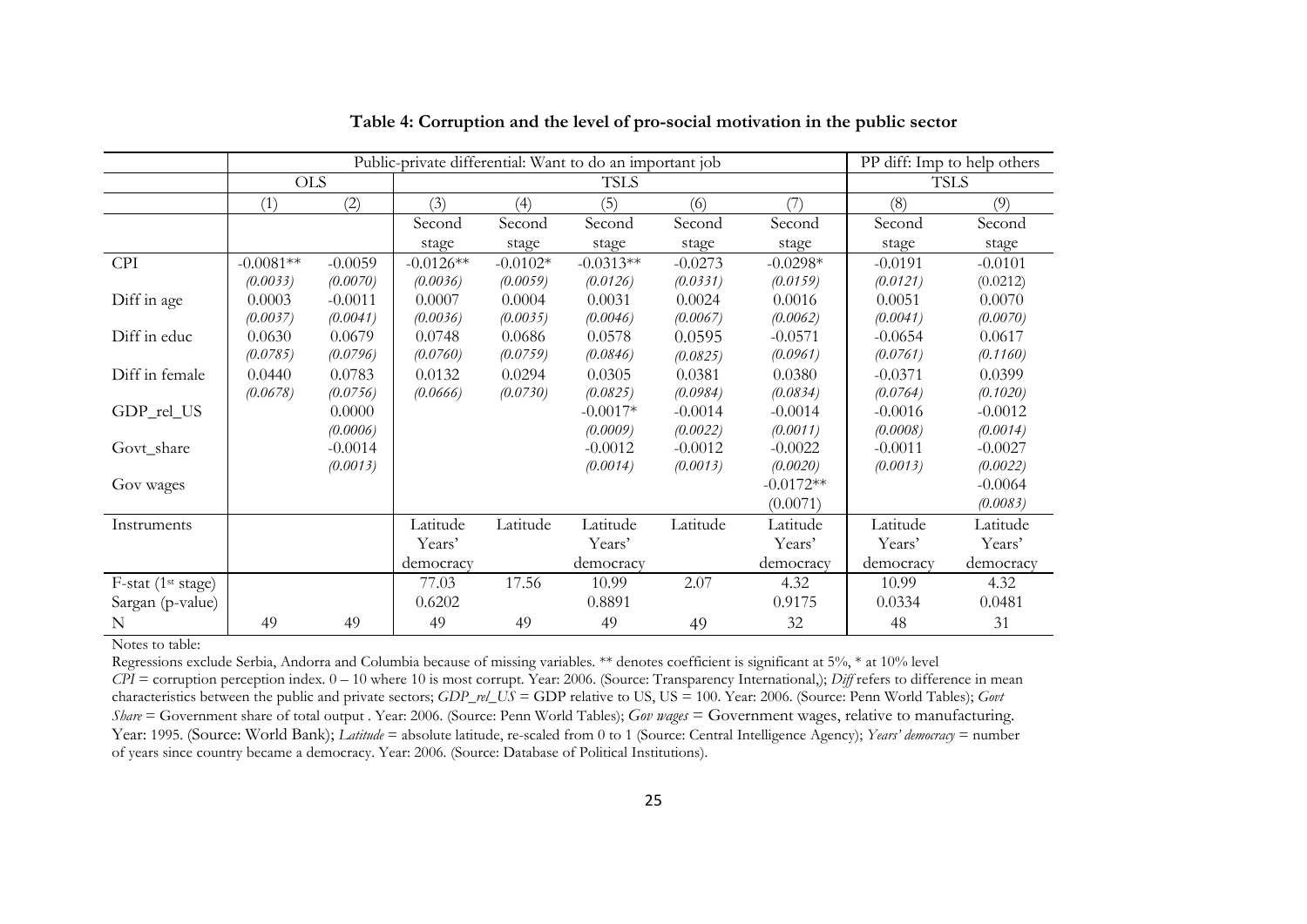| Dependent variable = individual works in the public sector $(0/1)$ |             |             |             |             |           |             |            |
|--------------------------------------------------------------------|-------------|-------------|-------------|-------------|-----------|-------------|------------|
|                                                                    |             | Full sample |             | Rich        | Poor      | Young       | Older      |
|                                                                    |             |             |             | countries   | countries | workers     | workers    |
|                                                                    | (1)         | (2)         | (3)         | (4)         | (5)       | (6)         | (7)        |
| a. Intrinsic motivation: want to do an important job               |             |             |             |             |           |             |            |
|                                                                    | 0.0082      | $0.0111**$  | $-0.0030$   | $-0.0017$   | 0.0367    | $-0.0058$   | $-0.0072$  |
| Corruption Perception Index                                        |             |             |             |             |           |             |            |
|                                                                    | (0.0051)    | (0.0055)    | (0.0183)    | (0.0123)    | (0.0333)  | (0.0122)    | (0.0128)   |
| Intrinsically motivated $(0/1)$                                    | $0.0218**$  | $0.0670**$  | $0.0677**$  | $0.0709**$  | 0.1368    | $0.1390**$  | $0.0445**$ |
|                                                                    | (0.0091)    | (0.0217)    | (0.0207)    | (0.0154)    | (0.0901)  | (0.0328)    | (0.0204)   |
| Intrinsically motivated * CPI                                      |             | $-0.0101**$ | $-0.0091**$ | $-0.0122**$ | $-0.0199$ | $-0.0237**$ | $-0.0031$  |
|                                                                    |             | (0.0041)    | (0.0041)    | (0.0039)    | (0.0140)  | (0.0055)    | (0.0042)   |
| GDP_rel_US                                                         |             |             | $-0.0012$   | $-0.0002$   | $-0.0008$ | $-0.0012$   | $-0.0015$  |
|                                                                    |             |             | (0.0016)    | (0.0013)    | (0.0029)  | (0.0010)    | (0.0013)   |
| Govt_share                                                         |             |             | 0.0019      | $0.0142**$  | $-0.0004$ | 0.0033      | 0.0011     |
|                                                                    |             |             | (0.0026)    | (0.0048)    | (0.0025)  | (0.0022)    | (0.0029)   |
| N                                                                  | 27451       | 27451       | 27451       | 13754       | 13717     | 11962       | 15489      |
|                                                                    |             |             |             |             |           |             |            |
| b. Intrinsic motivation: important to help people                  |             |             |             |             |           |             |            |
| Corruption Perception Index                                        | 0.0078      | 0.0088      | $-0.0056$   | $-0.0084$   | 0.0415    | $-0.0115$   | $-0.0084$  |
|                                                                    | (0.0051)    | (0.0060)    | (0.0196)    | (0.0132)    | (0.0385)  | (0.0119)    | (0.0150)   |
| Intrinsically motivated $(0/1)$                                    | $0.0377***$ | $0.0464*$   | $0.0455*$   | 0.0207      | 0.1230    | 0.0050      | $0.0611*$  |
|                                                                    | (0.0097)    | (0.0200)    | (0.0206)    | (0.0167)    | (0.1220)  | (0.0216)    | (0.0237)   |
| Intrinsically motivated * CPI                                      |             | $-0.0017$   | $-0.0014$   | 0.0053      | $-0.0155$ | 0.0023      | $-0.0014$  |
|                                                                    |             | (0.0036)    | (0.0037)    | (0.0048)    | (0.0194)  | (0.0042)    | (0.0044)   |
| GDP_rel_US                                                         |             |             | $-0.0012$   | $-0.0001$   | $-0.0007$ | $-0.0011$   | $-0.0015$  |
|                                                                    |             |             | (0.0016)    | (0.0013)    | (0.0029)  | (0.0009)    | (0.0014)   |
| Govt_share                                                         |             |             | 0.0019      | $0.0141*$   | $-0.0002$ | 0.0030      | 0.0007     |
|                                                                    |             |             | (0.0025)    | (0.0050)    | (0.0024)  | (0.0021)    | (0.0030)   |
| $\mathbf N$                                                        | 27015       | 27015       | 27015       | 13353       | 13662     | 11816       | 15199      |

# **Table 5: Corruption and selection into the public sector, IV regression results**

Notes to table:

Regressions exclude Serbia, Andorra and Columbia because of missing variables. \*\* denotes coefficient is significant at 5%, \* at 10% level *Variable definitions as in Table 4*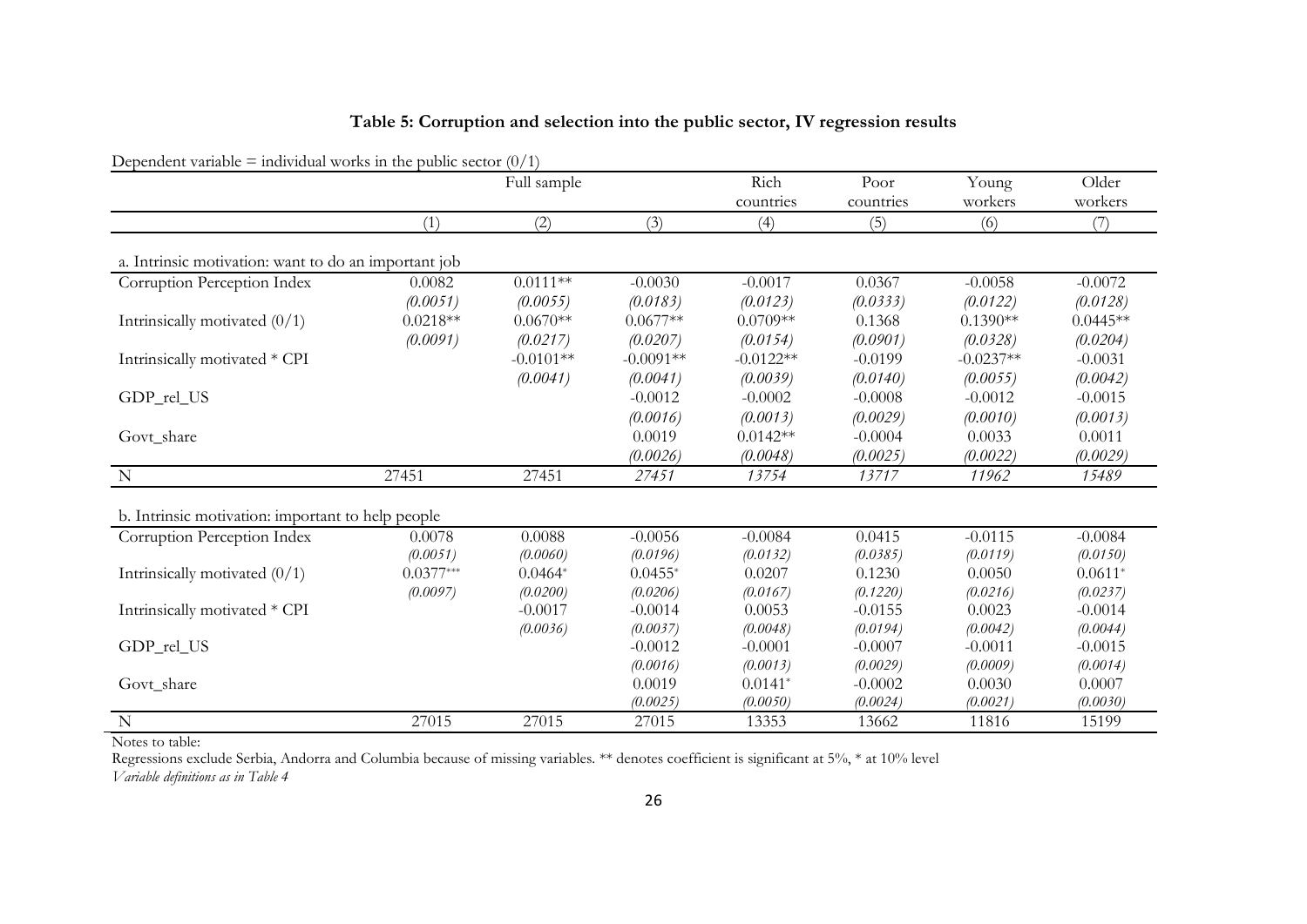

**Figure 1: Employment in the public sector – WVS and ILO comparison**

Notes:

Line indicates best fit from a linear regression See Table 1 for details of country names